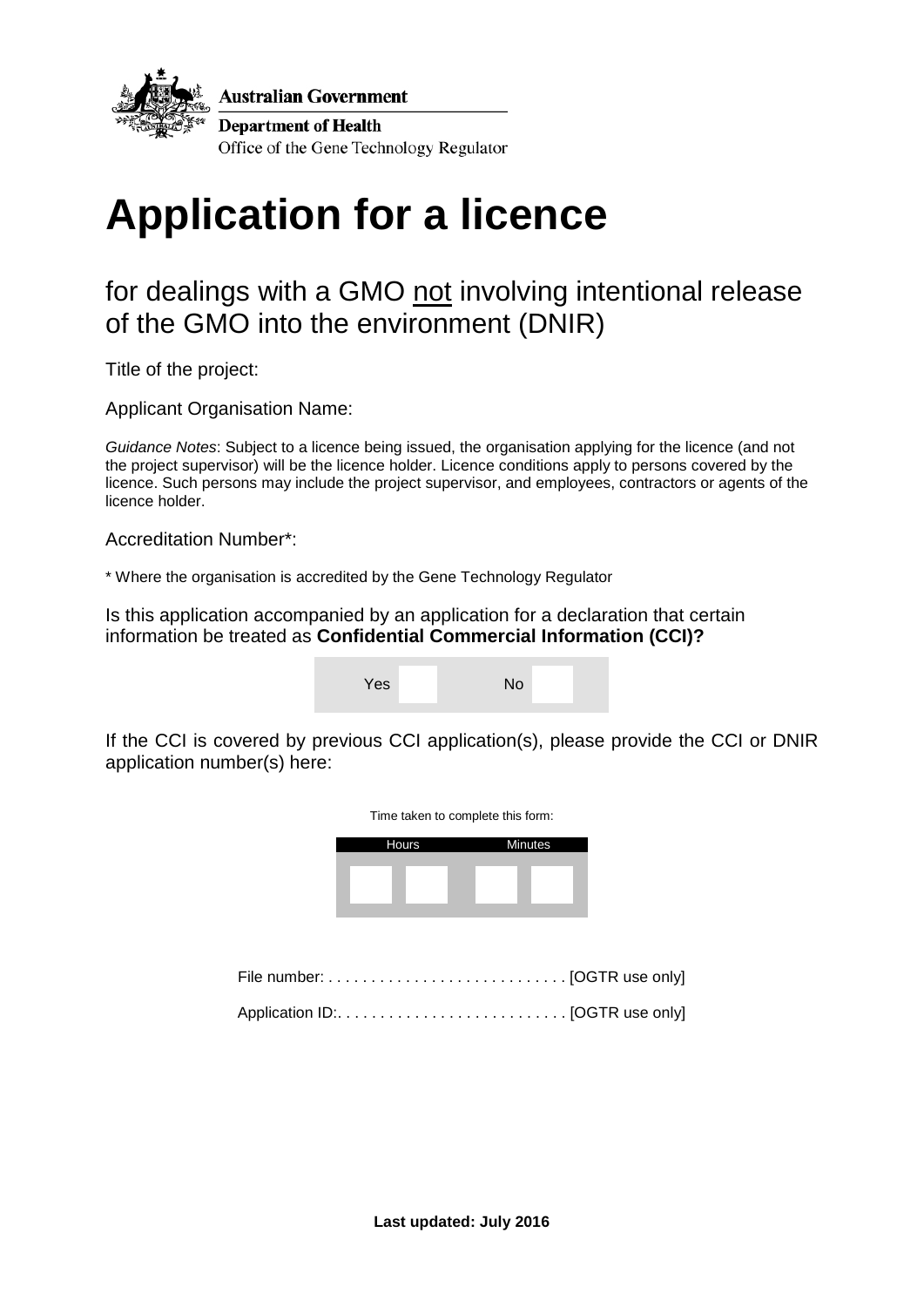# **Information for applicants**

We encourage prospective applicants to contact the Office of the Gene Technology Regulator (OGTR) before submitting an application to advise you on the classification of GMO dealings and in selecting the appropriate application form, and to discuss information requirements. You can call (1 800 181 030) or [email.](mailto:ogtr@health.gov.au)

#### **What is this application form for?**

This application form must be used for applications for a licence for dealings (activities) NOT involving the intentional release (DNIR) of a GMO into the environment. DNIRs are usually conducted in certified containment facilities, and do not meet the criteria for [Exempt dealings](http://www.ogtr.gov.au/internet/ogtr/publishing.nsf/Content/exemptdealclass-2) or [Notifiable Low Risk Dealings](http://www.ogtr.gov.au/internet/ogtr/publishing.nsf/Content/nlrdclass-2) (NLRDs) in the *Gene Technology Regulations 2001* (the Regulations). Schedule 3, Part 3 of the Regulations describes what kind of work is classified as DNIRs.

#### **What information do you need to provide?**

This application for a licence must contain correct and adequate answers. You must answer each question unless otherwise instructed.

The Regulator is not required to consider applications for a licence which do not contain the information specified.

If you wish to protect any information in this form from public disclosure, you must also fill out an *[Application for declaration that specified information is confidential commercial information \(CCI\)](http://www.ogtr.gov.au/internet/ogtr/publishing.nsf/Content/apps-for-gmo)* form. Please submit it together with this DNIR licence application form. Further explanatory material with respect to the information requirements associated with a CCI application is provided on the *Application for declaration that specified information is CCI* form.

#### **What will we use the information provided in this form for?**

We will use the information in the application form to prepare a Risk Assessment and Risk Management Plan (RARMP) in relation to the proposed activities. The Regulator's decision whether or not to issue a licence, and conditions to impose if a licence is issued, is based on the RARMP.

Information in this application may be provided to other Federal or State government agencies or to experts as part of the Regulator's evaluation of the application, and it may be released to the public under certain limited circumstances, e.g. in response to a Freedom of Information request.

#### **What is the application fee for a DNIR application?**

There is currently no application fee.

#### **How should you fill out this form?**

- We prefer you sending your application electronically in a searchable format.
- Ensure you answer each relevant question in sufficient detail. Not providing the required information could delay a decision, or the Regulator may not consider your application (section 43 of the Act).
- Ensure you answer each question to the best of your knowledge. Deliberately providing false or misleading information is a punishable offence (section 192 of the Act).
- Ensure you answer each question with adequate supporting material. Scientific information should be comprehensive and supported by whatever data and references are available.
- Do not repeat information. If necessary, refer to your answer to other questions.
- Contact us if you have any questions or would like our comments on a draft application.

#### **How can you submit this form?**

Once you have obtained the relevant signatures, you can submit a hard copy or an electronic copy:

- **by email** to: [ogtr.applications@health.gov.au](mailto:ogtr.applications@health.gov.au)
- **by mail** to: Office of the Gene Technology Regulator, MDP 54, GPO Box 9848, Canberra, ACT, 2601.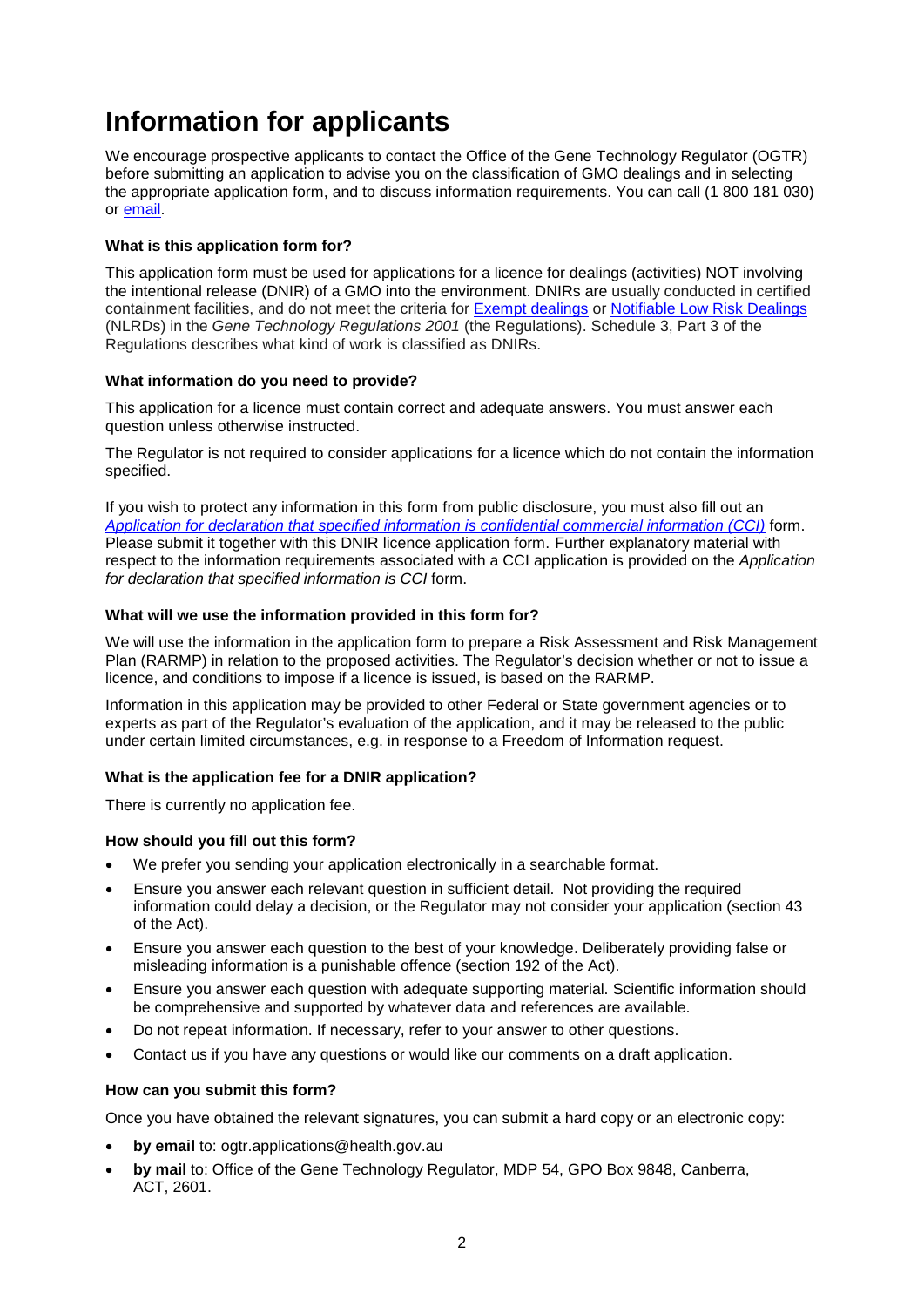Please keep a copy of the application for your records.

You should note that if you email an application containing sensitive information (such as CCI), it will be transmitted via an unclassified internet connection and will not be protected in the process. Within a reasonable time of receipt of the application, staff in the OGTR will securely store the sensitive information as appropriate. If you wish to make alternative arrangements to securely transmit CCI information, please contact this office.

#### **What will happen after you have submitted the application?**

We will acknowledge receipt of the application by email and assign it an OGTR reference number. Please cite this reference number whenever you contact us regarding the application.

Please contact us if we have not confirmed receipt within two weeks of submission.

#### **How long will it take the Regulator to decide whether or not to issue a licence?**

The Regulator must make a decision to issue, or to refuse to issue, a licence for a DNIR licence application within 90 working days.

We may ask you for additional information in relation to your application. Any days on which the Regulator cannot proceed with decision making while awaiting requested information do not count for purposes of determining the end of the decision-making period. The Regulator may cease to consider your application if you fail to provide requested information within the specified timeframe.

#### **Disclosure of information**

With the exception of personal, security sensitive or confidential commercial information, details of licences issued by the Regulator will be published on the OGTR website at [http://www.ogtr.gov.au/internet/ogtr/publishing.nsf/Content/contained-1.](http://www.ogtr.gov.au/internet/ogtr/publishing.nsf/Content/contained-1)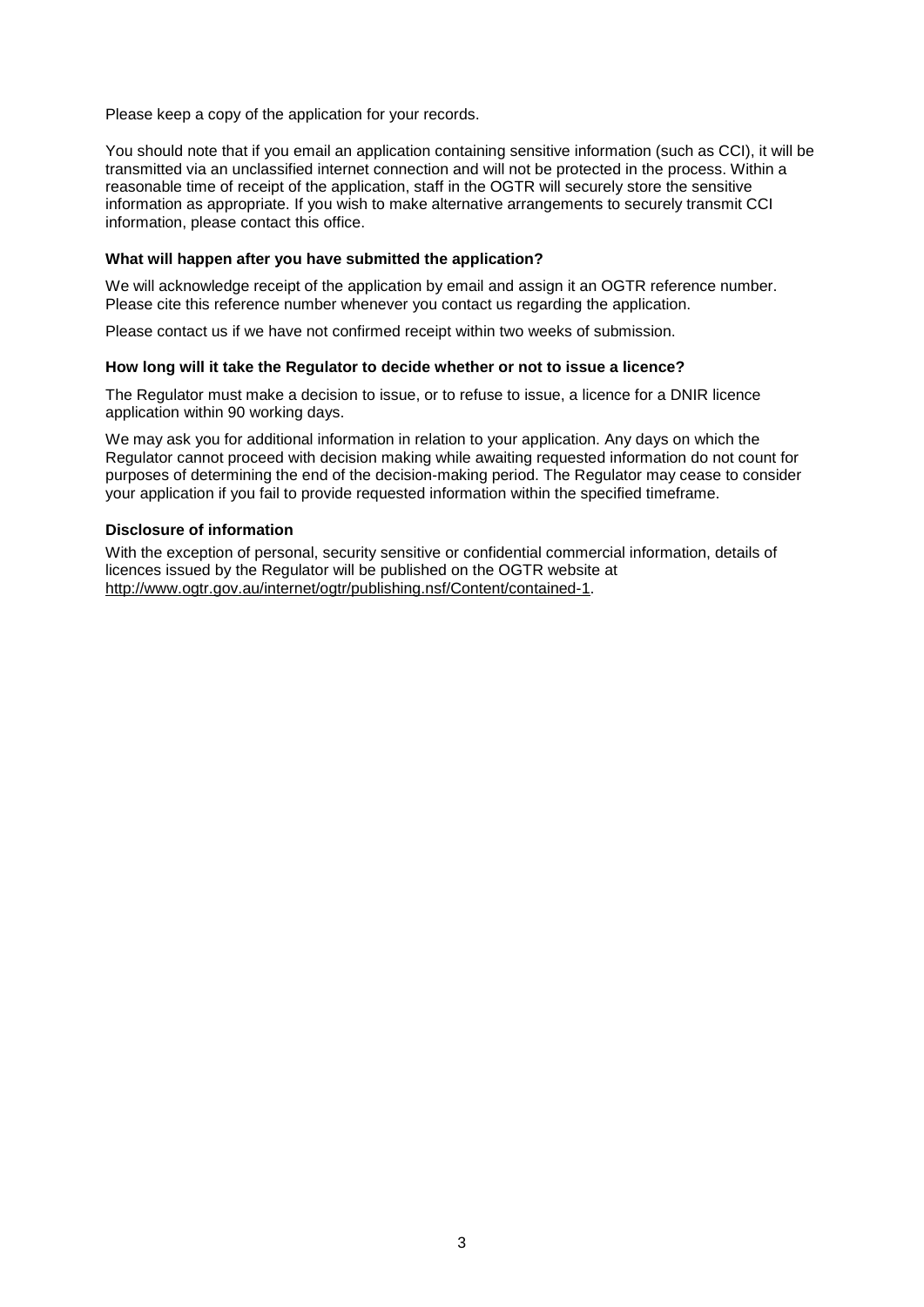# TABLE OF CONTENTS

| PART 2: PROJECT SUPERVISOR AND/OR TECHNICAL CONTACT  6                                                                   |  |
|--------------------------------------------------------------------------------------------------------------------------|--|
|                                                                                                                          |  |
| PART 5: SUPPORTING INFORMATION FROM THE INSTITUTIONAL BIOSAFETY                                                          |  |
|                                                                                                                          |  |
|                                                                                                                          |  |
|                                                                                                                          |  |
|                                                                                                                          |  |
| PART 10: ADDITIONAL INFORMATION IF THE VOLUME OF A SINGLE GMO                                                            |  |
| PART 11: ADDITIONAL INFORMATION FOR A GMO THAT IS A WHOLE PLANT OR<br>IS TO BE USED IN CONJUNCTION WITH A WHOLE PLANT 21 |  |
| PART 12: ADDITIONAL INFORMATION FOR A GMO THAT IS AN ANIMAL OR IS                                                        |  |
| PART 13: ADDITIONAL INFORMATION FOR A GMO THAT IS FOR USE IN HUMAN                                                       |  |
|                                                                                                                          |  |
| PART 15: RELATED AUTHORISATIONS OR APPLICATIONS  28                                                                      |  |
|                                                                                                                          |  |
|                                                                                                                          |  |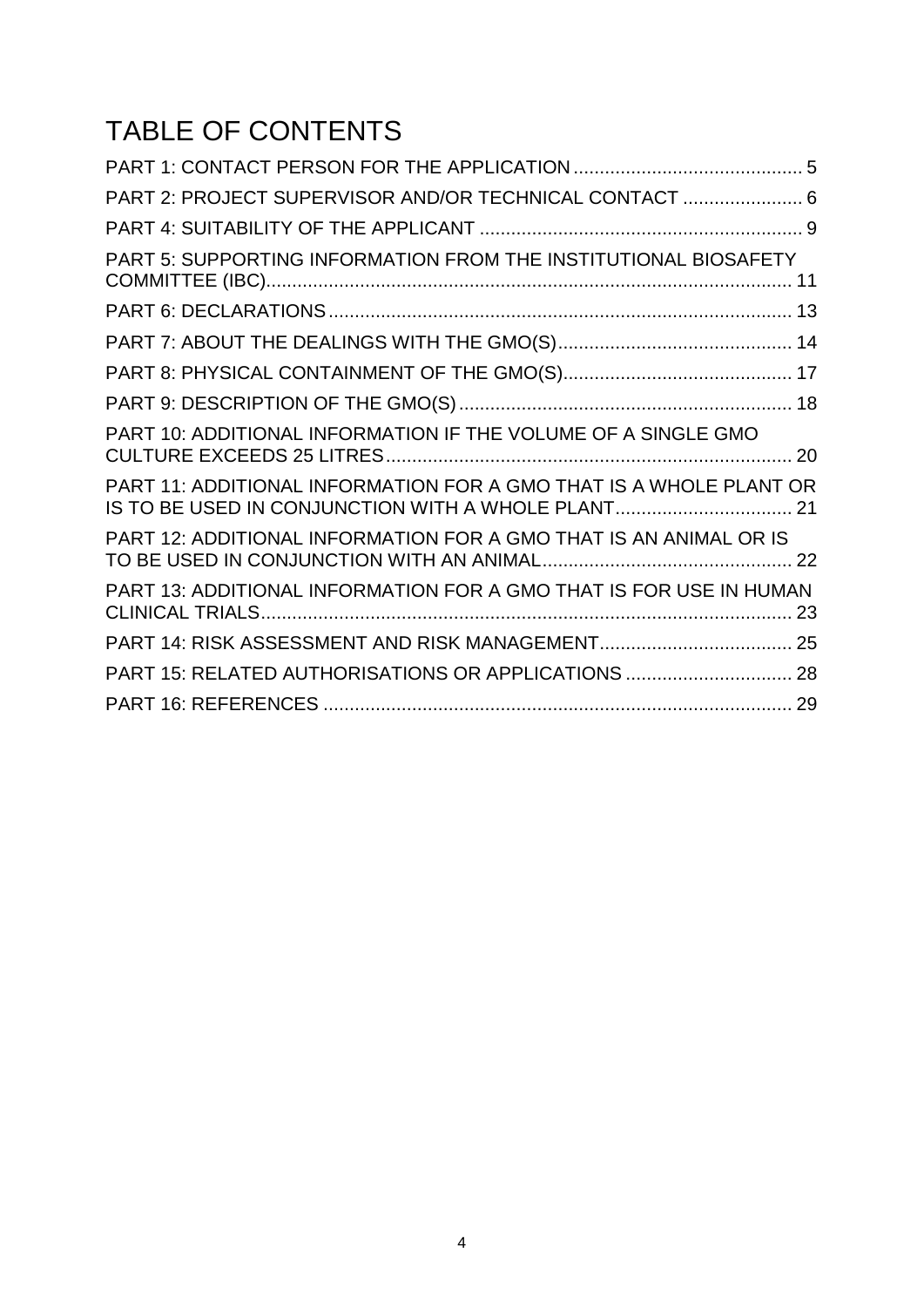# <span id="page-4-0"></span>**Personal Information**

Personal information is collected by the OGTR to enable the Gene Technology Regulator to perform the functions set out the *Gene Technology Act 2000* (the Act). Personal information specified in this form is collected for the purpose of assessing applications under the Act, and is handled in accordance with the Australian Privacy Principles set out in the *Privacy Act 1988*. More information can be accessed at the Department of Health's [APP privacy policy web page.](http://www.health.gov.au/internet/main/publishing.nsf/Content/privacy-policy) The Department's APP privacy policy explains detail how the Department collects, stores, uses and discloses personal information, including how a person may seek access to, or correct their personal information, and how a complaint about a breach of the APPs can be made.

# **Part 1: Contact Person for the Application**

The contact person must be authorised by the applicant to act on their behalf in relation to this application and, subject to a licence being issued, any applications for variation of the licence.

| Surname:                                     |            | First name:        |
|----------------------------------------------|------------|--------------------|
| Personal title:<br>(e.g. Ms/Mr/Dr)           | Job title: |                    |
| Phone number:                                |            | Fax number:        |
| Mobile number:                               |            | E-mail<br>Address: |
| Street number and name:                      |            |                    |
| Town/City:                                   |            | State:             |
| Postcode:                                    | Country:   |                    |
| Postal address:<br>(if different from above) |            |                    |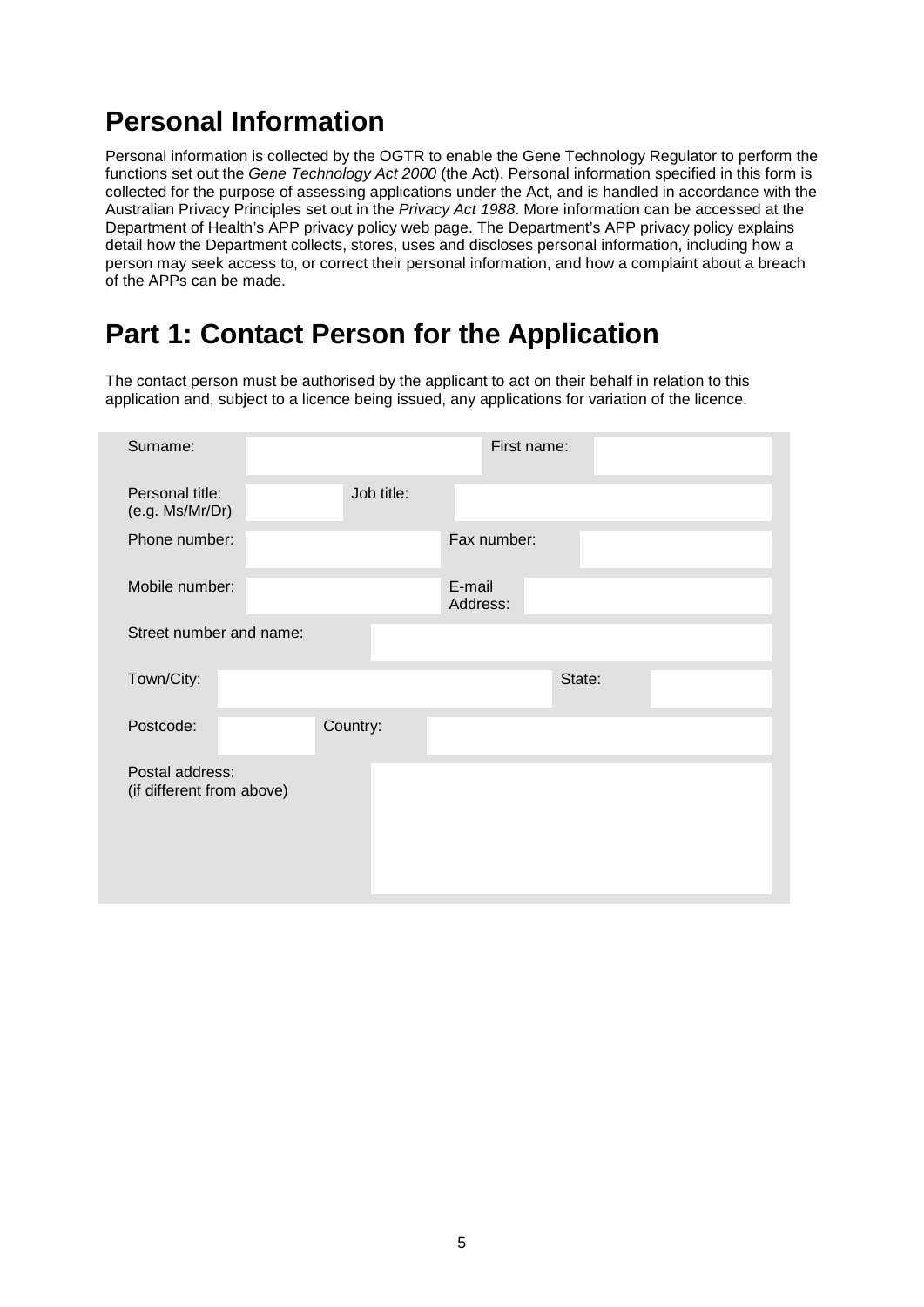# <span id="page-5-0"></span>**Part 2: Project supervisor and/or technical contact**

#### **Contact details**

| Surname:                                                                                     |            | <b>Preferred first</b><br>name: |        |  |
|----------------------------------------------------------------------------------------------|------------|---------------------------------|--------|--|
| Personal title:<br>(e.g. Ms/Mr/Dr)                                                           | Job title: |                                 |        |  |
| Phone number:                                                                                |            | Fax number:                     |        |  |
| Mobile number:                                                                               |            | E-mail<br>address:              |        |  |
| Building name:<br>(if applicable)                                                            |            |                                 |        |  |
| Street number and name:                                                                      |            |                                 |        |  |
| Town/City:                                                                                   |            |                                 | State: |  |
| Postcode:                                                                                    | Country:   |                                 |        |  |
| Postal address:<br>(if different from above)                                                 |            |                                 |        |  |
| Brief details of technical<br>knowledge and skills relevant to<br>the application (optional) |            |                                 |        |  |

*Guidance Notes:*

- 1. The person(s) nominated in this Part may be contacted by staff from the OGTR as part of the licence application assessment. In many cases, the most appropriate person to contact would be the project supervisor. However, other persons with suitable technical knowledge and skills relevant to the proposed dealings may be more appropriate to contact in relation to the licence application. If so, please enter their contact details in this section.
- 2. The person(s) nominated in this Part will not be taken to be authorised to make variation applications unless they are also listed as contact persons in Part 1 above.
- 3. If you wish to list more than one project supervisor/technical contact, please duplicate this page for each person listed.
- 4. If additional persons are listed in this Part, please provide brief details of their knowledge and skills relevant to the licence application. This will allow OGTR staff to contact the most relevant person if further information is needed.
- 5. Subject to a licence being issued, the person(s) listed here may be contacted regarding monitoring of the licence. Please consider whether additional persons with appropriate technical knowledge and skills could be listed for this purpose.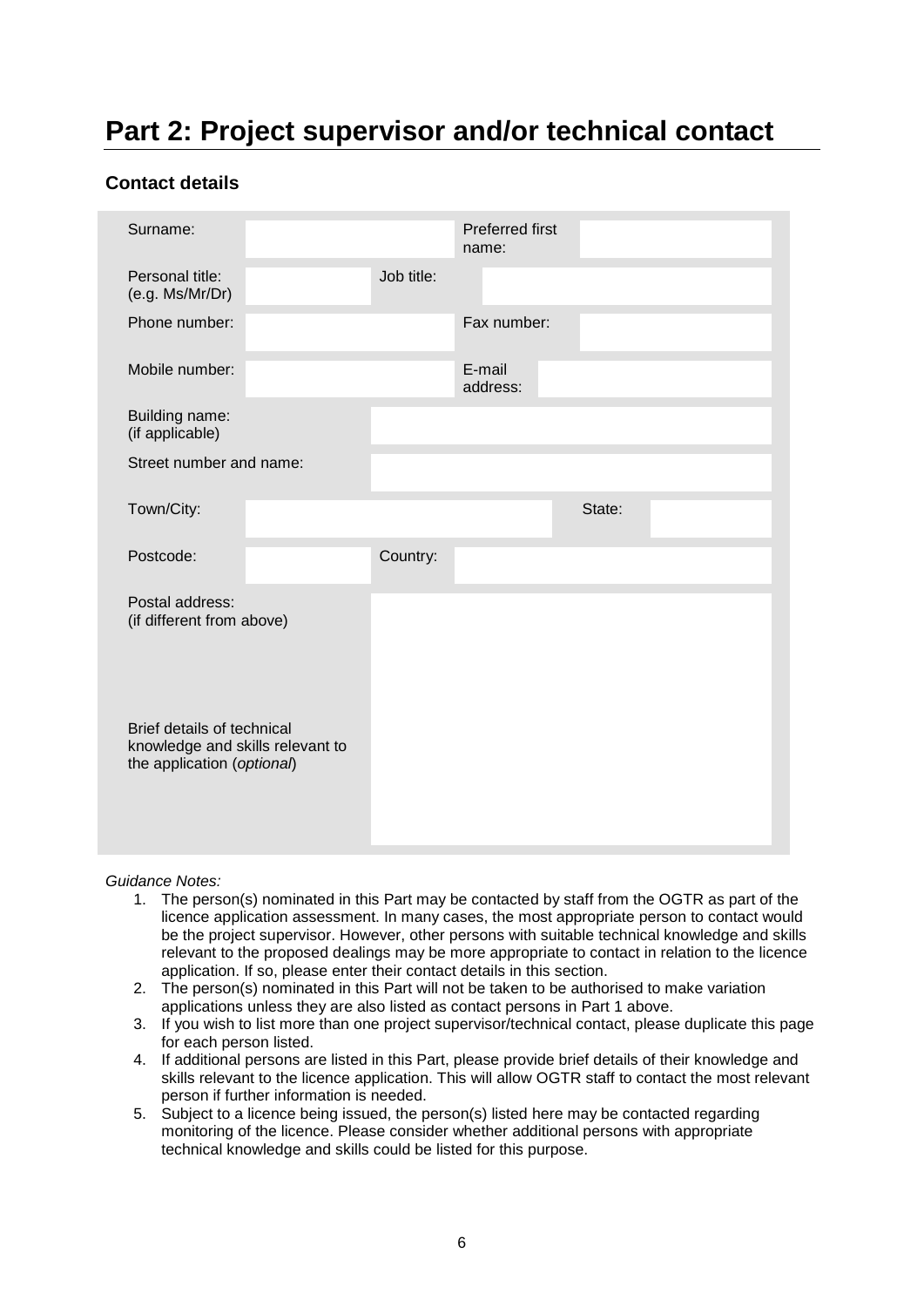### **Part 3: Applicant Organisation type**

Is this application being made by;

| (a) a natural person, or |  |
|--------------------------|--|
| (b) an organisation      |  |

#### **If the application is by an organisation, indicate below which of the following describes your organisation:**

Note: Your response to this question is necessary to determine whether the Regulator will issue the licence under Commonwealth legislation or under corresponding State law. If unsure you should seek legal or other advice which will accurately identify the legal status of the organisation.

1. A constitutional corporation i.e. a trading, foreign or financial corporation within the meaning of paragraph 51(xx) of the Constitution.

|                              | Yes | No                                                                                            |  |
|------------------------------|-----|-----------------------------------------------------------------------------------------------|--|
| 2. A Commonwealth authority. |     |                                                                                               |  |
|                              | Yes | N <sub>o</sub>                                                                                |  |
| describes your status.       |     | If a Commonwealth authority, indicate by clicking the appropriate box which of the below best |  |

subparagraphs.

(a) a body corporate established for a public purpose by or under an Act; (b) a company in which a controlling interest is held by any one of the following persons, or by 2 or more of the following persons together: (i) the Commonwealth; (ii) a body covered by paragraph (a); (iii) a body covered by either of the above

7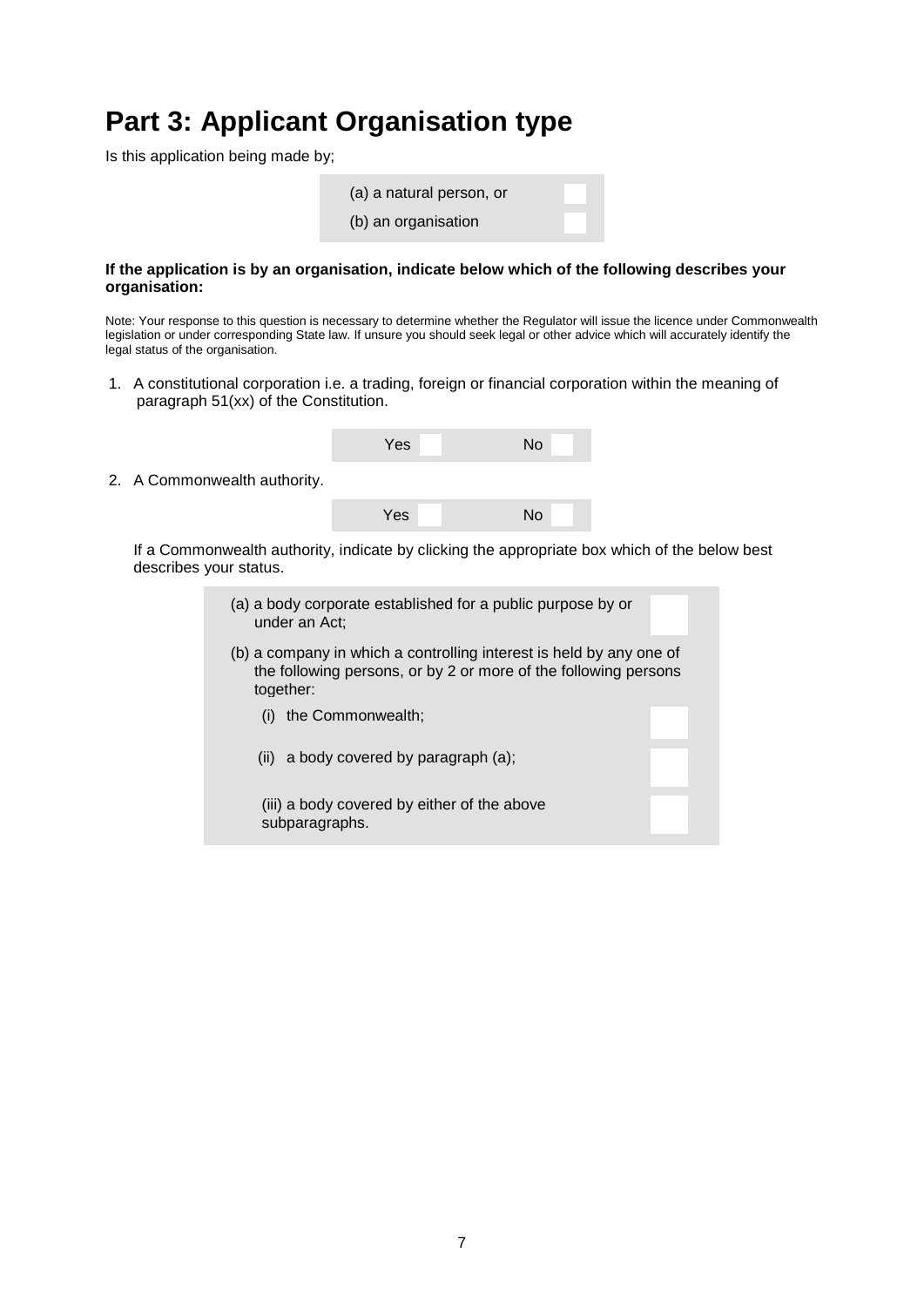3. A State Government Agency:

Yes No

If a State Government Agency, indicate by clicking the appropriate box which of the below best describes your status.

| (a) the Crown in right of a State;                                                                                                                  |
|-----------------------------------------------------------------------------------------------------------------------------------------------------|
| (b) a State Government Department;                                                                                                                  |
| (c) an instrumentality of a State (including a body corporate<br>established for a public purpose by or under a law of a<br>State):                 |
| (d) a company in which a controlling interest is held by any one of<br>the following persons, or by 2 or more of the following persons<br>together: |
| (i) the Crown in right of a State;                                                                                                                  |
| (ii) a person or body covered by paragraph (b) or (d);                                                                                              |
| (iii) a person or body covered by either of the above<br>subparagraphs.                                                                             |

4. A Higher Education Institution:

5. Other:

| Yes | No        |
|-----|-----------|
|     |           |
| Yes | <b>No</b> |

If you have indicated 'other' please answer the following questions: Does your organisation have a legal personality i.e. can *the organisation* sue and be sued, sign contracts etc. in its own name?

| Yes | <b>No</b> |
|-----|-----------|
|     |           |

If not, is the organisation a branch, agency, or instrumentality, of a legal entity?

Please provide details in the space below.

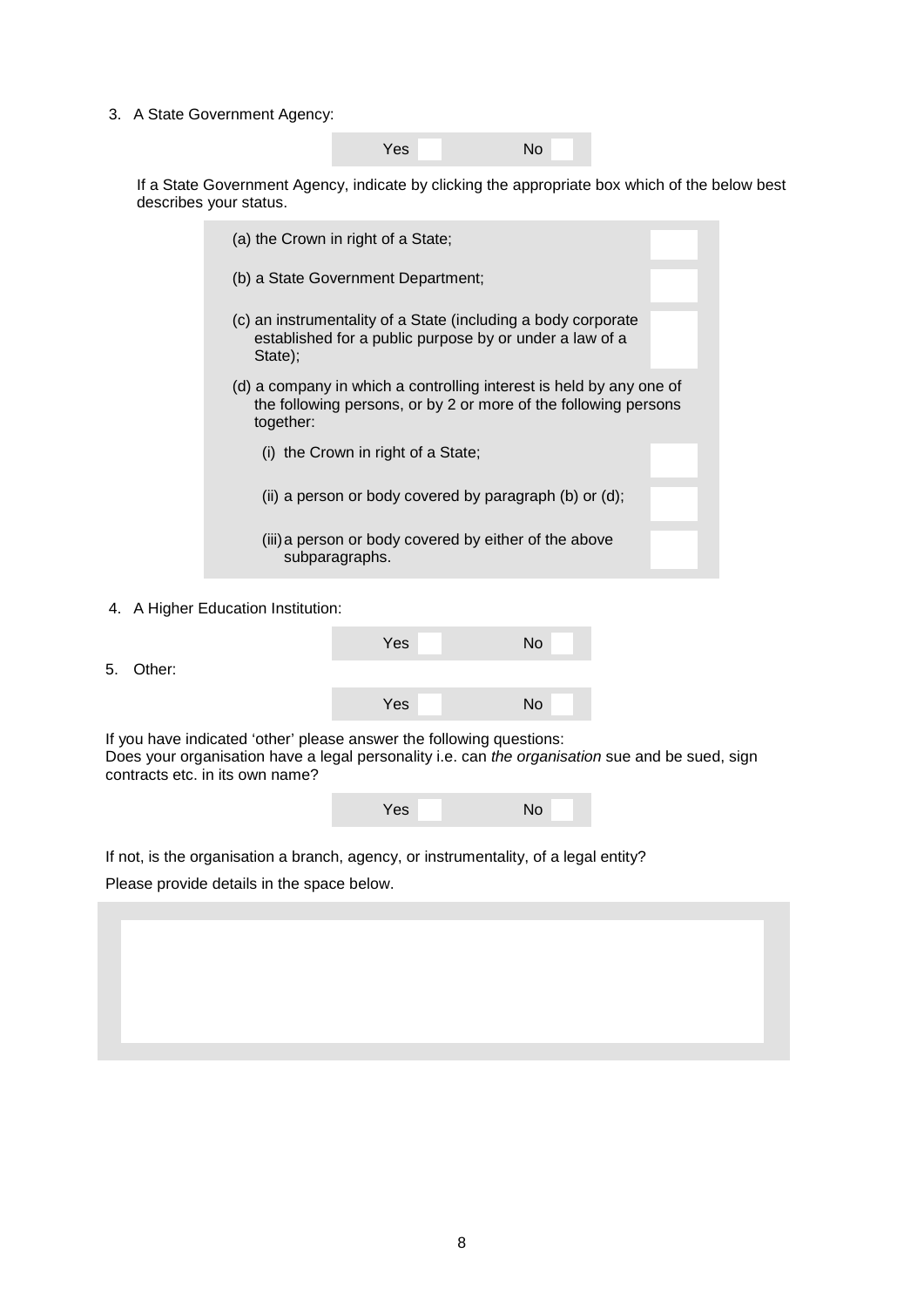### <span id="page-8-0"></span>**Part 4: Suitability of the applicant**

Has the applicant, within a period of ten years immediately before the making of the application for this licence, been convicted of an offence against a law of the Commonwealth, a State or a foreign country which relates to the health and safety of people or the environment which is punishable on conviction by a fine of \$5000 or more, or by a term of imprisonment of one year or more?



If Yes - please provide details of the following in an attachment and indicate attachment number:

- The Act the offence was committed under,
- The date the offence was committed.
- The date of the conviction.
- The penalty which was imposed.

#### **If the applicant answered Yes to the preceding question and is a body corporate:**

(a) Was any person who is currently a director of the applicant also a director of the applicant at the time that the offence was committed?

| Yes | If Yes - provide |
|-----|------------------|
| No  | director's name  |

(b) Was any person who is currently an officer or shareholder of the applicant, in a position to influence the management of the applicant, also such an officer or shareholder at the time that the offence was committed?

| Yes | If Yes - provide |
|-----|------------------|
| No  | person's name    |

Has the applicant had a licence or permit (however described) revoked or suspended under a law of the Commonwealth, a State or a foreign country being a law relating to the health and safety of people or the environment?

| If Yes - please provide details in an<br>No<br>Yes:<br>attachment and indicate attachment number |
|--------------------------------------------------------------------------------------------------|
|--------------------------------------------------------------------------------------------------|

To the best of the applicant's knowledge, will the applicant be financially viable for the proposed duration of the licence?

| Yes<br>No.                                                                                                                                                                                                                |            |
|---------------------------------------------------------------------------------------------------------------------------------------------------------------------------------------------------------------------------|------------|
| What is the date of the applicant's latest financial statement?                                                                                                                                                           |            |
|                                                                                                                                                                                                                           | dd/mm/yyyy |
| What is the expected date of the applicant's next financial statement?                                                                                                                                                    |            |
| Note: if the applicant's next financial statement is prepared prior to the Regulator reaching a<br>decision on this application a copy of the financial statement must be sent to the OGTR as soon<br>as it is available. | dd/mm/yyyy |

Attachment #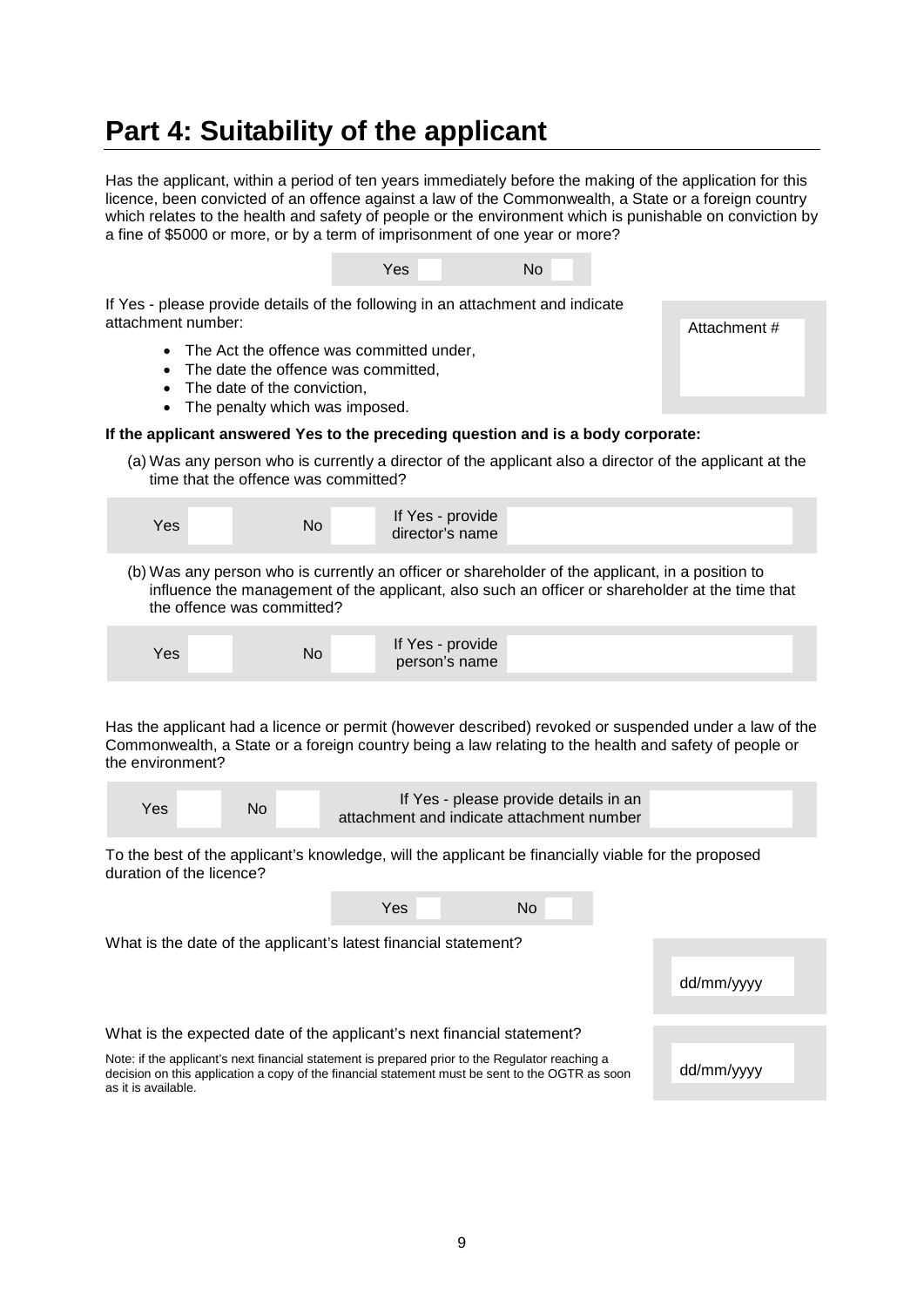Has a copy of the applicant's latest financial statement been provided with this application together with either a copy of the audit findings or a statement from a director of the company (or a person otherwise authorised to make the statement) that the financial statement provided presents a true and fair view, in all material aspects, of the affairs of the applicant for the period covered by the statement?

| No |
|----|
|----|

Note: Applicants are required to supply the required financial information before this application will be considered by the Regulator. If available, an electronic copy of the financial statement can be provided (for example, by providing the URL for the statement on the internet).

Is there any other information relevant to the above questions that may assist the Regulator in making a decision about the suitability of the applicant for a licence?

| If Yes - please provide details in an<br>No<br>Yes<br>attachment and indicate attachment number |  |
|-------------------------------------------------------------------------------------------------|--|
|-------------------------------------------------------------------------------------------------|--|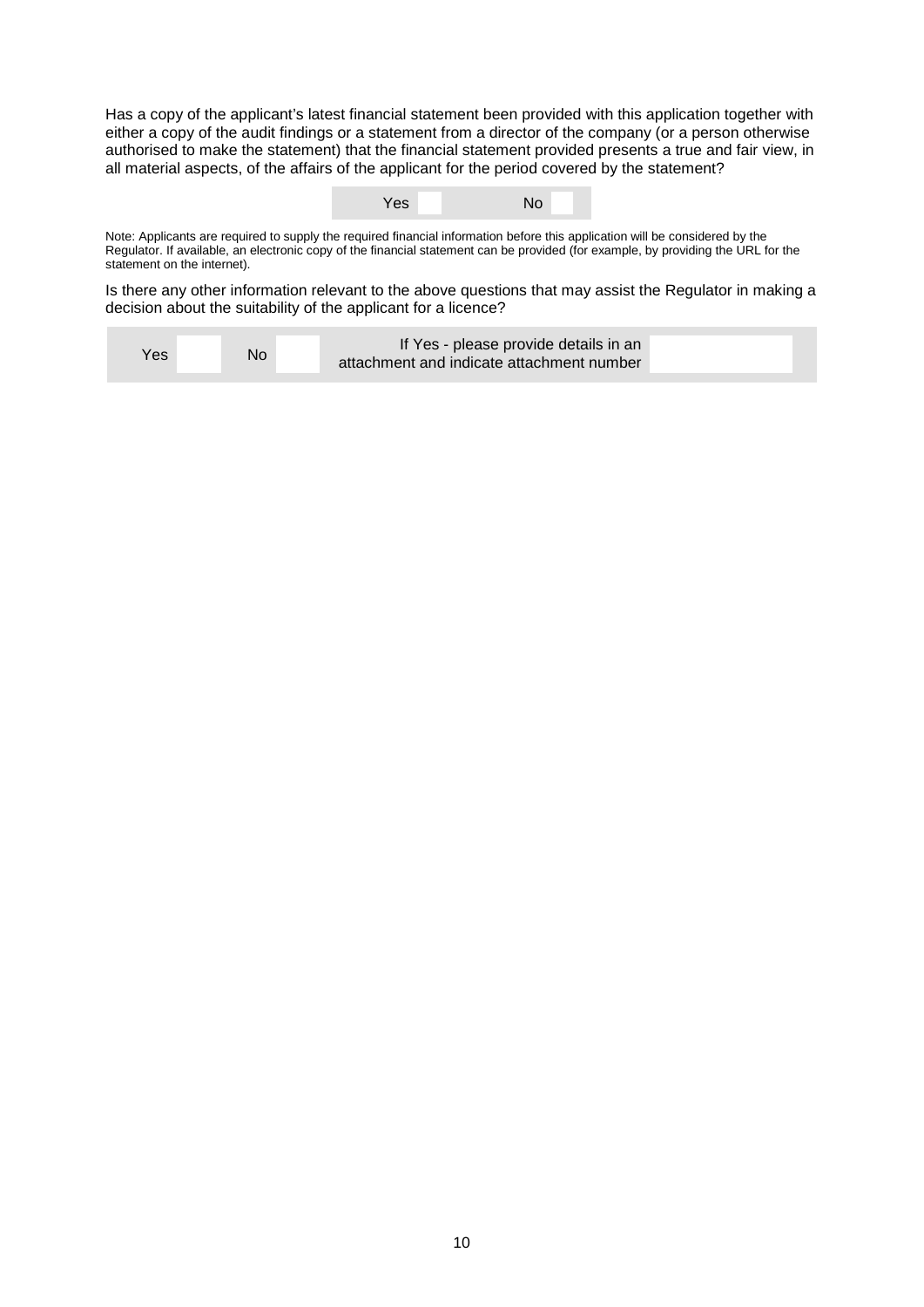# <span id="page-10-0"></span>**Part 5: Supporting information from the Institutional Biosafety Committee (IBC)**

This part must be completed by the IBC responsible for the Applicant Organisation.

| Name of IBC:                                                                                                                                                                                                                   |                                                                                                         |
|--------------------------------------------------------------------------------------------------------------------------------------------------------------------------------------------------------------------------------|---------------------------------------------------------------------------------------------------------|
| Name of Chairperson of IBC:                                                                                                                                                                                                    |                                                                                                         |
| Contact details of chairperson of<br>IBC - phone number:                                                                                                                                                                       |                                                                                                         |
| Facsimile number:                                                                                                                                                                                                              |                                                                                                         |
| E-mail address:                                                                                                                                                                                                                |                                                                                                         |
| Name of IBC Primary Contact:                                                                                                                                                                                                   |                                                                                                         |
| Contact details of IBC Primary<br>Contact, Phone number:                                                                                                                                                                       |                                                                                                         |
| Facsimile number:                                                                                                                                                                                                              |                                                                                                         |
| E-mail address:                                                                                                                                                                                                                |                                                                                                         |
| Date of IBC evaluation of this<br>application:                                                                                                                                                                                 | dd/mm/yyyy                                                                                              |
| When considering the information<br>contained in this application, was<br>the IBC constituted in accordance<br>with the relevant provisions of the<br>Regulator's Guidelines for the<br><b>Accreditation of Organisations?</b> | п<br>Yes<br>No - if no please provide details in an attachment<br>and indicate attachment number -      |
| Has the information contained in<br>this form been checked by the IBC<br>and found to be complete?                                                                                                                             | П<br>Yes<br>No - if no please provide details in an attachment<br>and indicate attachment number -      |
| Does the IBC consider that the<br>personnel intended to be involved<br>in dealing(s) with the GMO(s) have<br>adequate training and experience<br>for the proposed dealings?                                                    | $\sim$<br>Yes<br>No - if no please provide details in an attachment<br>and indicate attachment number - |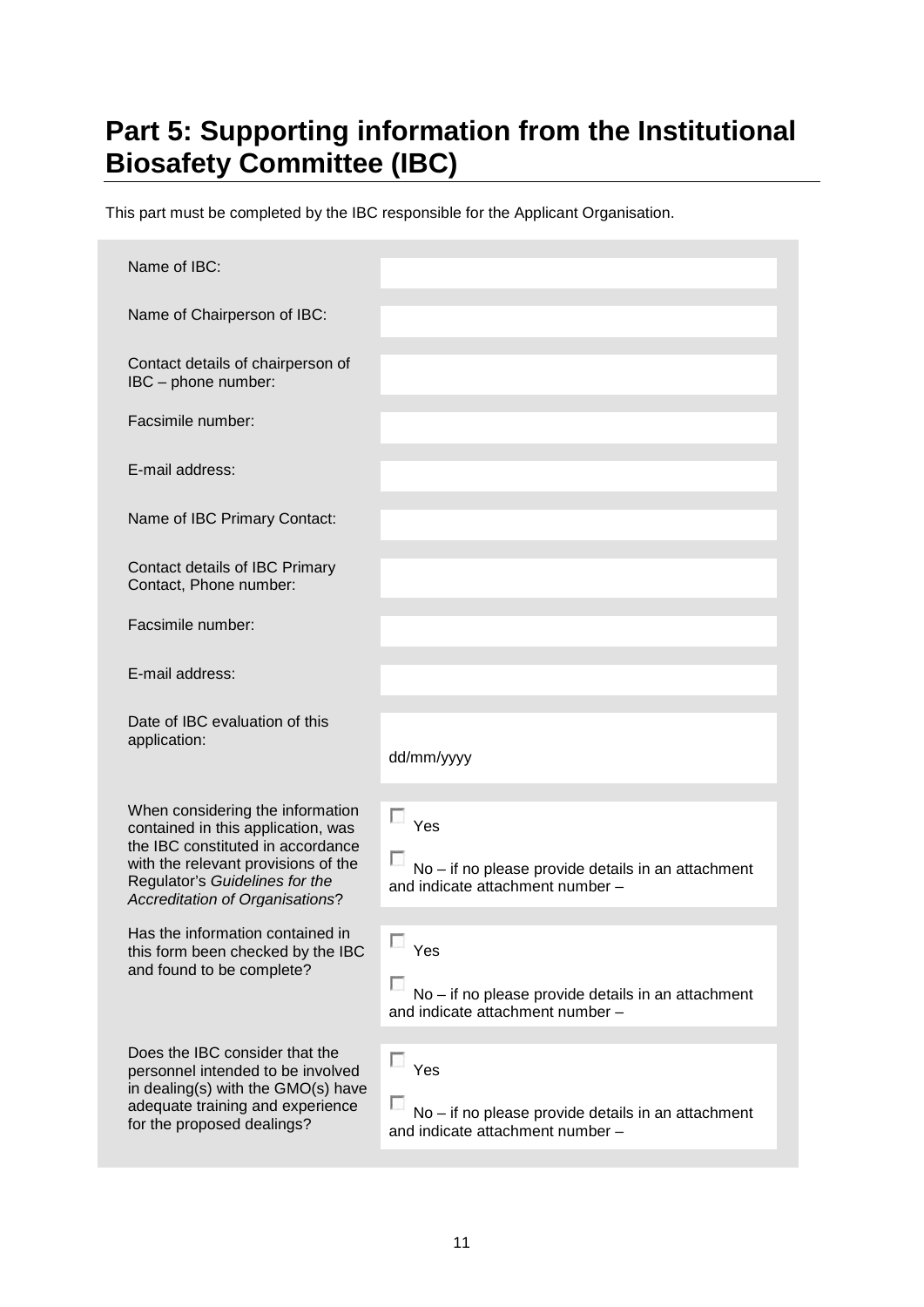| Which paragraph(s) of Schedule 3                               | Part 3.1:                     |
|----------------------------------------------------------------|-------------------------------|
| Part 3 of the Gene Technology<br>Regulations 2001 have the IBC | $\Box$ (a)                    |
| assessed as applying to the<br>proposed dealings?              | $\Box$ (b)                    |
| Please select as many as are applicable.                       | $\Box$ (c)                    |
|                                                                | $\Box$ (d)                    |
|                                                                | $\Box$ (e)                    |
|                                                                | $\Box$ (f)                    |
|                                                                | $\Box$ (g)                    |
|                                                                | $\Box$ (h)                    |
|                                                                | $\Box$ (i)                    |
|                                                                | $\Box$ (j)                    |
|                                                                | $\Box$ (k)                    |
|                                                                | $\Box$ (l)                    |
|                                                                | $\Box$ (m)                    |
|                                                                | $\Box$ (n)                    |
|                                                                | $\Box$ (o)                    |
|                                                                | $\Box$ (p)                    |
|                                                                | Other (please specify):       |
|                                                                |                               |
| What level of containment is<br>appropriate for these dealings | $\Box$ PC1                    |
| Please select as many as are applicable.                       | $\square$ PC2                 |
|                                                                | $\square$ PC3                 |
|                                                                | $\Box$ PC4                    |
|                                                                | Other (please specify):       |
|                                                                |                               |
| What facilities are appropriate for<br>the dealings?           | $\Box$ Laboratory             |
| Please select as many as are applicable.                       | Animal Facility               |
|                                                                | Plant Facility                |
|                                                                | Large Scale Facility          |
|                                                                | Large Grazing Animal Facility |
|                                                                | Aquatic Organism Facility     |
|                                                                | Invertebrate Facility         |
|                                                                | Constant temperature room     |
|                                                                | Other (please specify):       |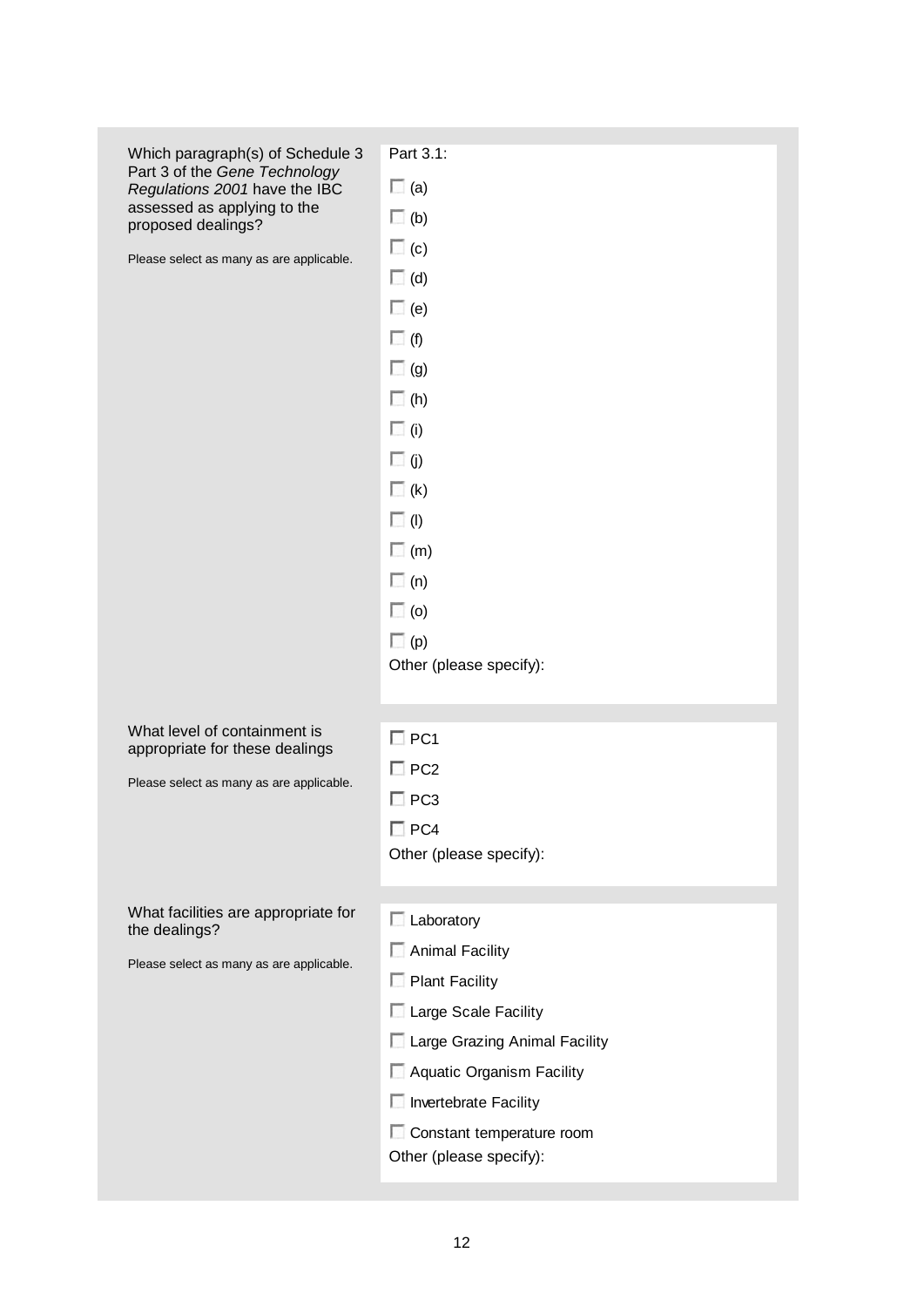# <span id="page-12-0"></span>**Part 6: Declarations**

#### **I DECLARE THAT:**

- I am duly authorised to sign this declaration; and
- the information supplied on this form and any other attachment is true and correct.

#### CEO (or delegate with authority to sign) of the Applicant Organisation

| Printed<br>name: | Signature: |  |
|------------------|------------|--|
| Job title:       | Date:      |  |

Project Supervisor

| Printed<br>name: | Signature: |  |
|------------------|------------|--|
| Job title:       | Date:      |  |

IBC Chair

| Printed<br>name: | Signature: |  |
|------------------|------------|--|
| Job title:       | Date:      |  |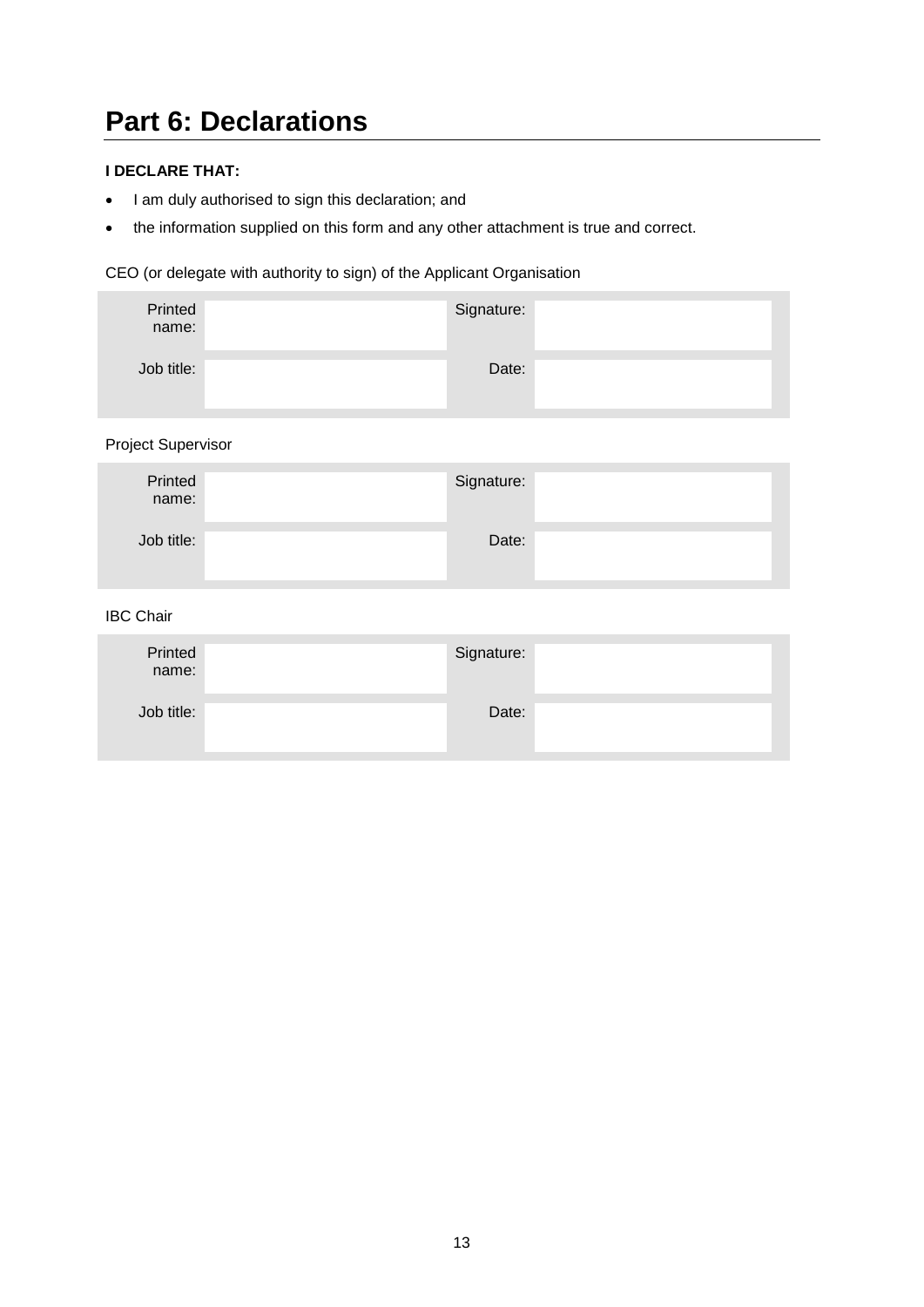# <span id="page-13-0"></span>**Part 7: About the dealings with the GMO(s)**

In this part you are required to describe the dealings with the GMO(s) proposed to be authorised by the licence. This will provide the Regulator with the context for preparation of a Risk Assessment and Risk Management plan.

| Title of the project:                                                                                           |                                                                                                                                                                                          |
|-----------------------------------------------------------------------------------------------------------------|------------------------------------------------------------------------------------------------------------------------------------------------------------------------------------------|
| <b>Preferred duration of licence:</b><br>(Note: The initial period for a<br>licence is a maximum of 5<br>years) |                                                                                                                                                                                          |
|                                                                                                                 |                                                                                                                                                                                          |
| <b>Description of proposed</b><br>dealing(s) with the GMO(s):                                                   | conduct experiments with the GMO                                                                                                                                                         |
| Please select from the following                                                                                | make, develop, produce or manufacture the GMO                                                                                                                                            |
| list of dealings those that best<br>describe the proposed dealings                                              | $\Box$ breed the GMO                                                                                                                                                                     |
| (more than 1 can be selected).                                                                                  | $\Box$ propagate the GMO                                                                                                                                                                 |
|                                                                                                                 | use the GMO in the course of<br>manufacture of thing* that is not a GMO                                                                                                                  |
|                                                                                                                 | Is the thing* subject to regulation by other agencies? (e.g. Food<br>Standards Australia, Australian Pesticides and Veterinary<br>Medicines Authority, Therapeutic Goods Administration) |
|                                                                                                                 | Yes (please provide details and indicate attachment in<br>which details are provided)                                                                                                    |
|                                                                                                                 | o<br>No                                                                                                                                                                                  |
|                                                                                                                 | (*As defined in the Gene Technology Act 2000)                                                                                                                                            |
|                                                                                                                 | $\Box$ grow, raise or culture the GMO                                                                                                                                                    |
|                                                                                                                 | import the GMO<br>Is the import subject to AQIS approval?                                                                                                                                |
|                                                                                                                 | Yes                                                                                                                                                                                      |
|                                                                                                                 |                                                                                                                                                                                          |
|                                                                                                                 | No<br>$\Box$ transport the GMO                                                                                                                                                           |
|                                                                                                                 | dispose of the GMO                                                                                                                                                                       |
|                                                                                                                 |                                                                                                                                                                                          |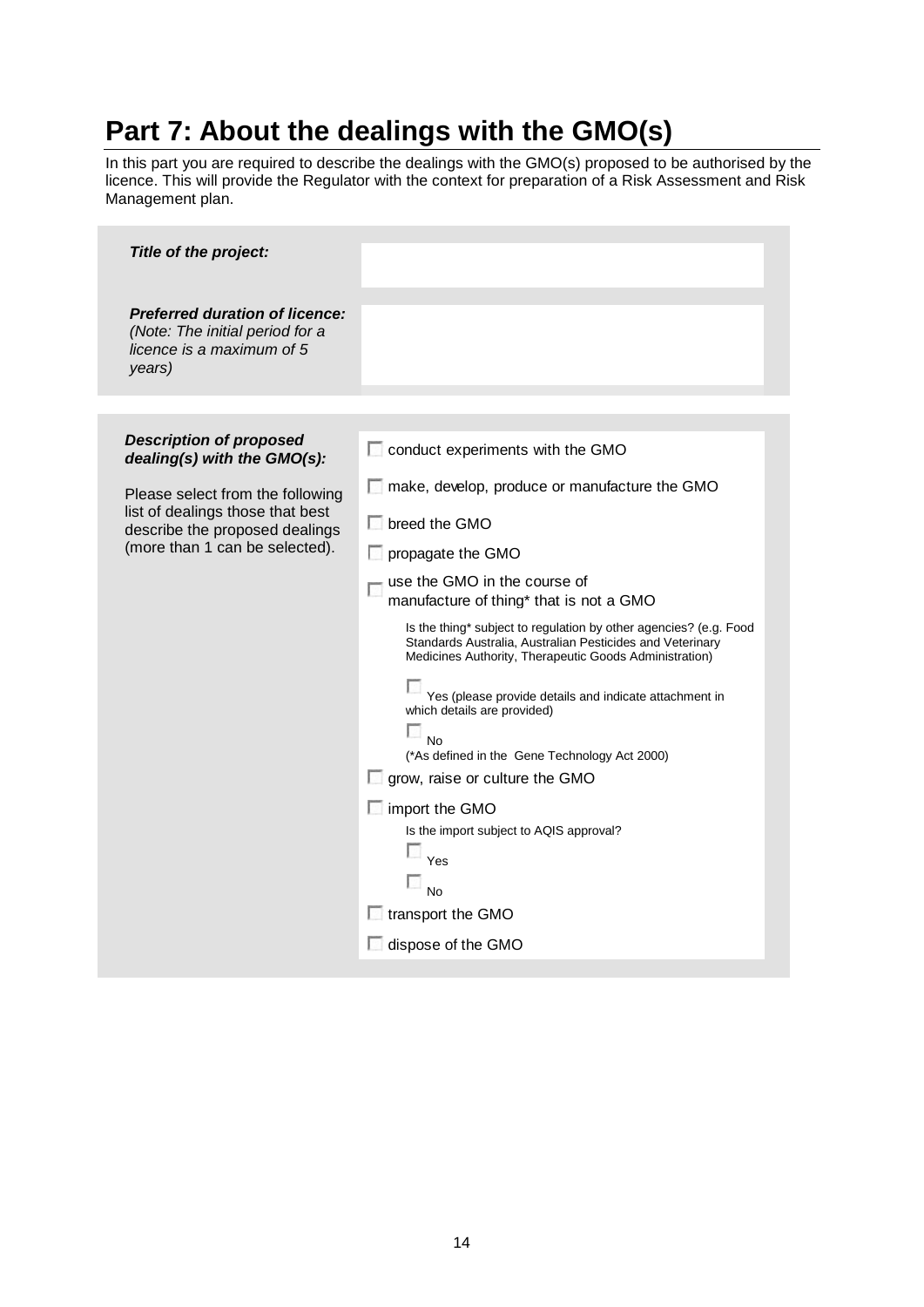

Will any of the proposed dealing(s) involve the intentional release of GMO(s) into the environment?<sup>\*</sup>

| Yes | No |
|-----|----|
|     |    |

\*If you answered yes to this question you may require a licence for a Dealing involving an Intentional Release of GMOs into the environment (DIR). Information regarding DIR licences can be found on the OGTR website at<http://ogtr.gov.au/internet/ogtr/publishing.nsf/Content/dirclass-2>

Will any of the proposed dealings with GMOs involve the use of nanotechnology\*, or inclusion or production of engineered nanomaterials\*\*?

| Yes | No |  |
|-----|----|--|
|-----|----|--|

**\* Nanotechnology** is engineering at the atomic or molecular level, involving the manipulation of matter at the nanoscale (generally accepted as 100 nanometres or less) to create new materials, structures and devices. For the purpose of this question, nanotechnology does not include standard techniques of molecular biology/gene technology.

**\*\* Engineered nanomaterials** are materials designed at the molecular level to take advantage of novel properties which are generally not seen in their conventional counterparts.

The Australian Government has committed to taking a proactive approach in monitoring developments in nanotechnology so as to ensure the regulatory frameworks charged with protecting public health, safety and the environment keep pace with these changes.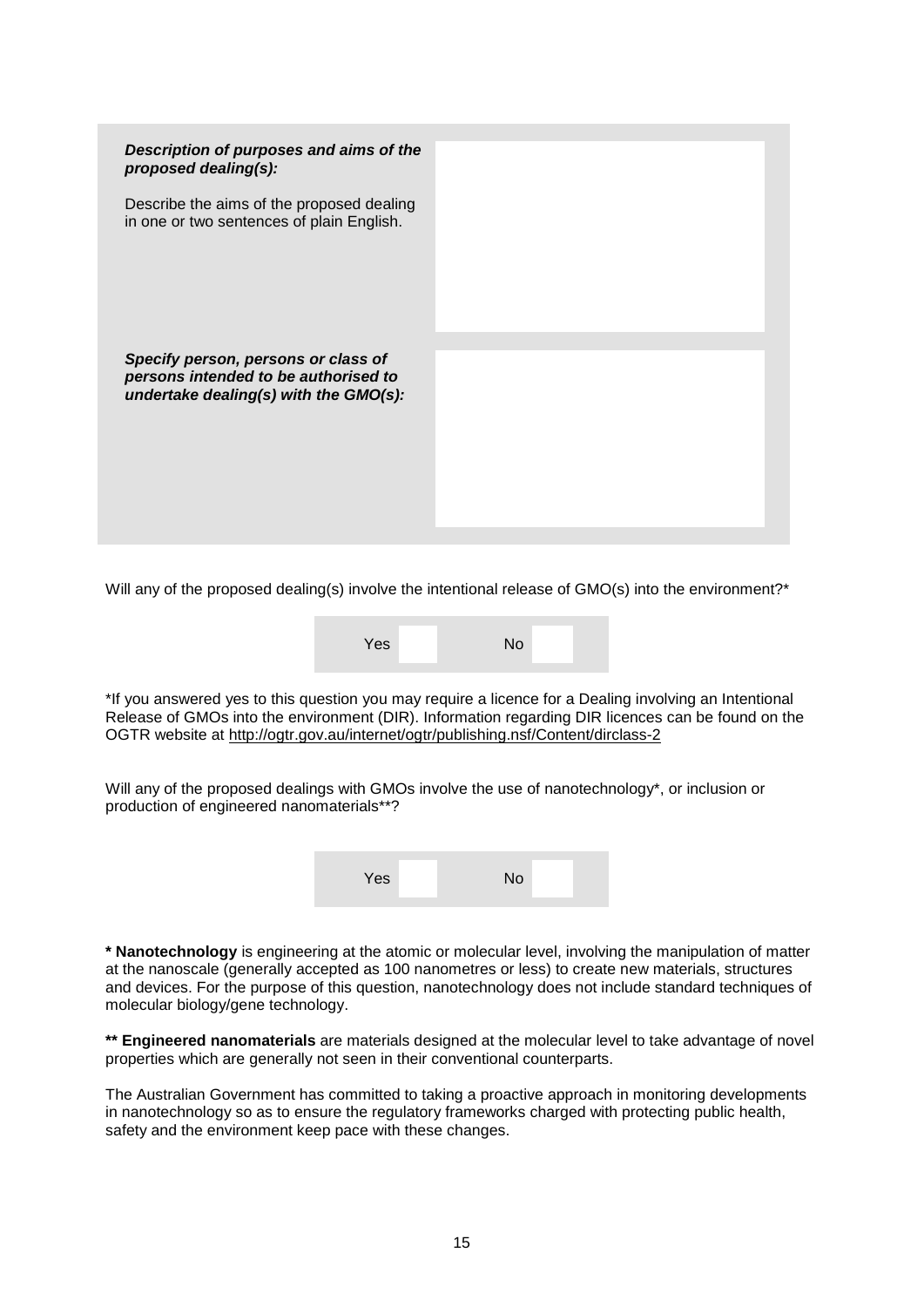|     | Information about the dealings with the GMO(s)                                                                                                                                            |  |  |
|-----|-------------------------------------------------------------------------------------------------------------------------------------------------------------------------------------------|--|--|
| 7.1 | Details of the scientific background of the proposed dealings:                                                                                                                            |  |  |
|     | If possible, limit your answer to one page. Copies of key papers and any<br>other data that may assist the assessment process should also be<br>submitted (see also Part 15: References). |  |  |
|     | Please provide sufficient information for the proposed dealings to be<br>understood in the context of the overall scientific project.                                                     |  |  |
| 7.2 | Details of your work:                                                                                                                                                                     |  |  |
|     | For the proposed dealings with the GMO provide an outline of the<br>experiments, including experimental design and techniques to be used.                                                 |  |  |
|     | Sufficient detail must be provided to enable any potential risks posed by the<br>dealings to be identified and assessed. Details should include:                                          |  |  |
|     | Information on whether the dealings are in vitro and/or in vivo;                                                                                                                          |  |  |
|     | The method(s) of administration or exposure to the GMOs (where<br>relevant);                                                                                                              |  |  |
|     | The scale/volume of the dealings;<br>$\bullet$                                                                                                                                            |  |  |
|     | The acquisition and the proposed fate of the GMO(s).<br>$\bullet$                                                                                                                         |  |  |
|     | You may use dot points in your answer.                                                                                                                                                    |  |  |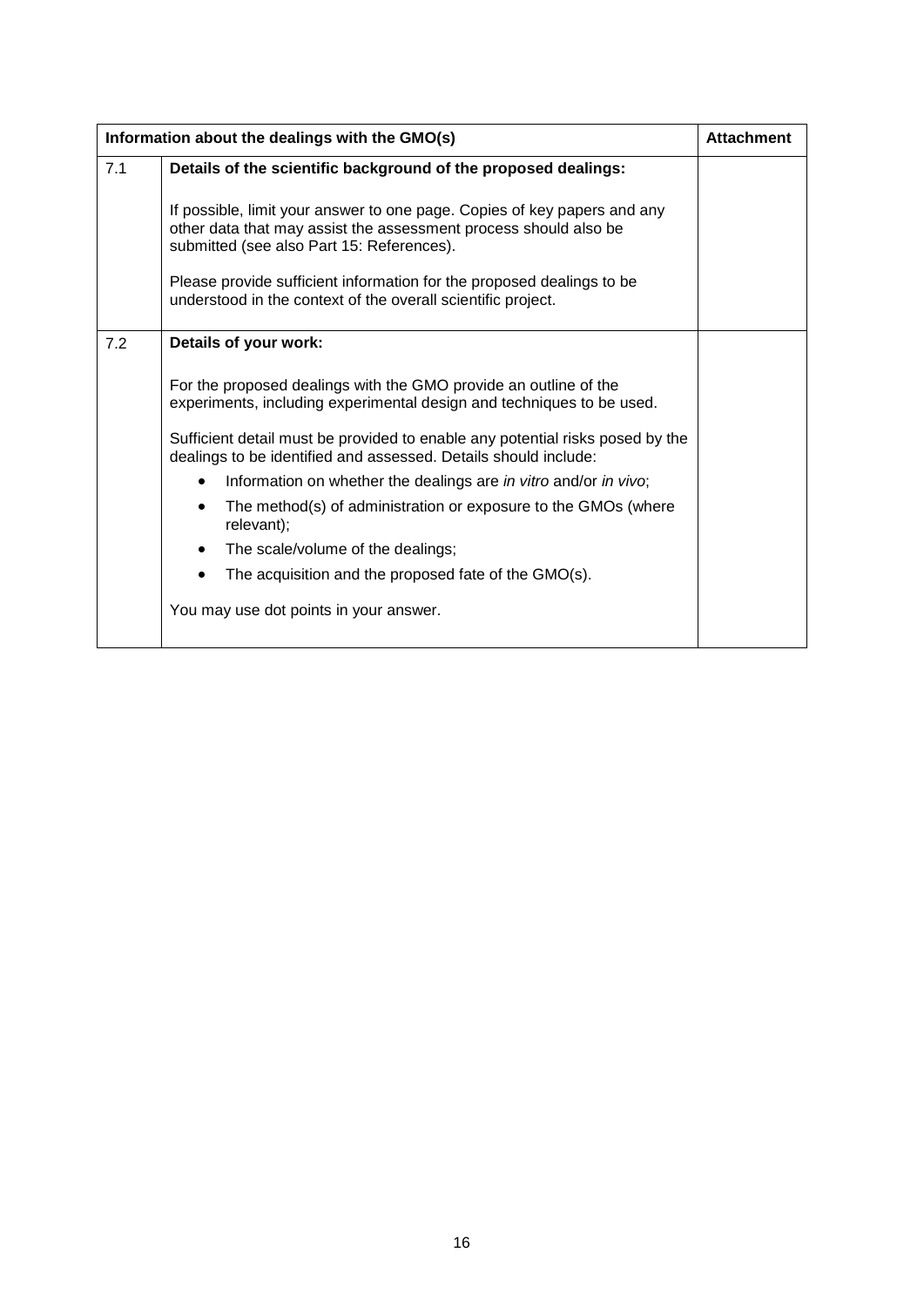# <span id="page-16-0"></span>**Part 8: Physical containment of the GMO(s)**

For each facility proposed to be used for the dealings please provide the following details as an attachment and indicate attachment number –

|                                 |                                                                                           | Attachment # |
|---------------------------------|-------------------------------------------------------------------------------------------|--------------|
|                                 |                                                                                           |              |
| Name of facility:               | (This will be the same as that on the notice of<br>certification)                         |              |
|                                 |                                                                                           |              |
| Facility type:                  | [For example, animal containment facility, laboratory,<br>plant containment facility etc] |              |
|                                 |                                                                                           |              |
| Physical containment level:     | [PC2, PC3, PC4 etc]                                                                       |              |
| Date of certification:          |                                                                                           |              |
| Certification number:           |                                                                                           |              |
| Date of most recent inspection: |                                                                                           |              |
|                                 |                                                                                           |              |
| Who undertook the inspection:   | [Indicate if it was the OGTR, the IBC, or a<br>representative of the IBC]                 |              |
|                                 |                                                                                           |              |

#### *Facility address details:*

Street address:

#### *Facility contact person details:*

| Name:                  |  |
|------------------------|--|
| Business phone number: |  |
| Mobile phone number:   |  |
| Facsimile number:      |  |
| E-mail address:        |  |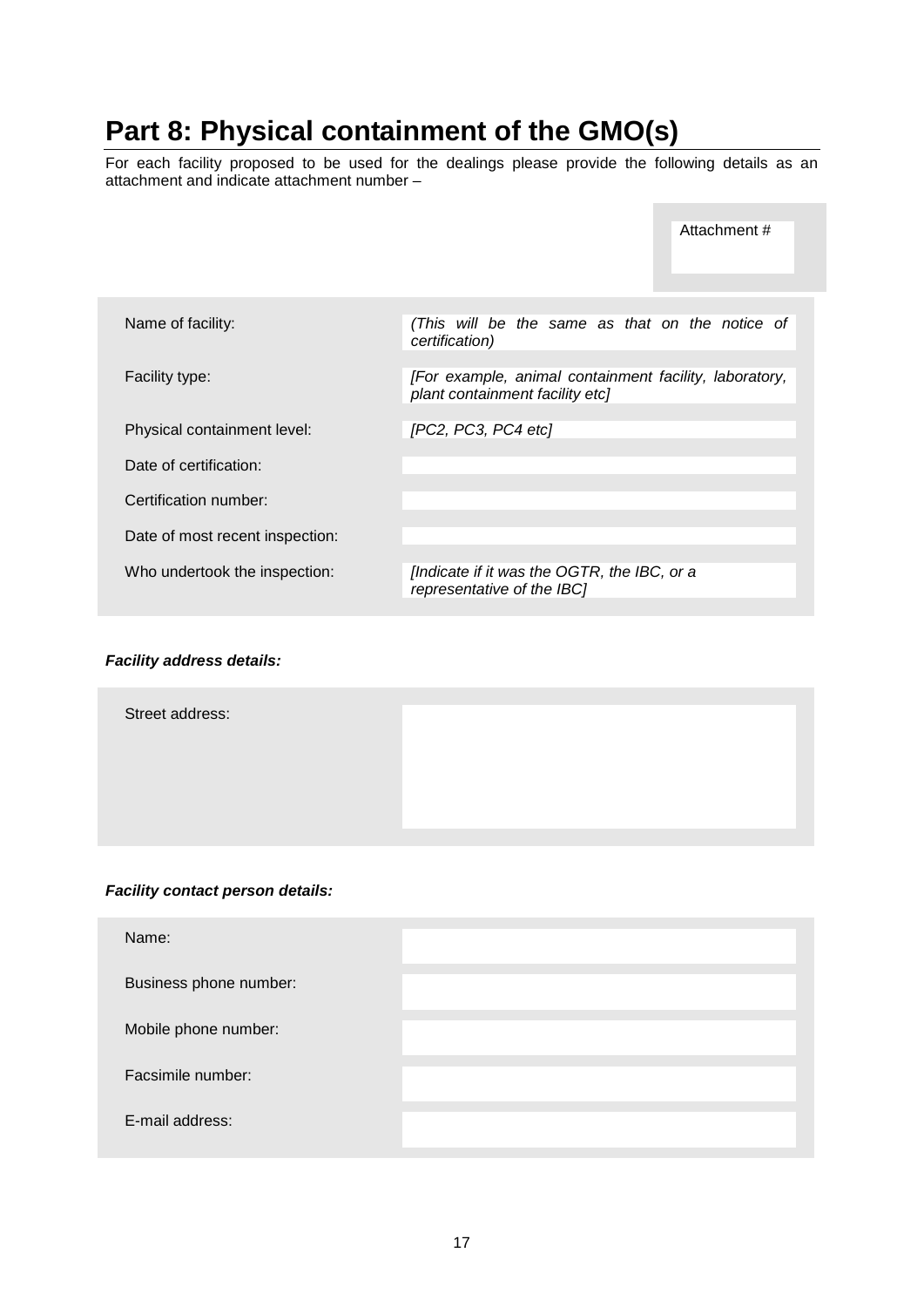# <span id="page-17-0"></span>**Part 9: Description of the GMO(s)**

For each GMO provide an Attachment with the following information as set out below. Clearly label the information and indicate the relevant attachment:

| <b>GMO</b> | <b>Parent Organism Name</b> | <b>Attachment #</b> |
|------------|-----------------------------|---------------------|
|            |                             |                     |
|            |                             |                     |

|                                                                                                                                                                                                                                                                                                                                                         | <b>Information</b>                                                                                                                                                                                                                                                                                                                                                                        |  |  |  |  |
|---------------------------------------------------------------------------------------------------------------------------------------------------------------------------------------------------------------------------------------------------------------------------------------------------------------------------------------------------------|-------------------------------------------------------------------------------------------------------------------------------------------------------------------------------------------------------------------------------------------------------------------------------------------------------------------------------------------------------------------------------------------|--|--|--|--|
| 9.1                                                                                                                                                                                                                                                                                                                                                     | What is the common and scientific name(s) of the parent organism(s)?                                                                                                                                                                                                                                                                                                                      |  |  |  |  |
|                                                                                                                                                                                                                                                                                                                                                         | The "parent organism" means the organism (including cells) that you propose to genetically<br>modify. In the case of dealings involving replication defective viral vectors this would<br>include the parent virus, the packaging cells used to construct the vector particles, and the<br>intended host cells (e.g. tissue culture cells or host animal cells transduced by the vector). |  |  |  |  |
| 9.2                                                                                                                                                                                                                                                                                                                                                     | If the parent organism is a pathogen, please provide details about the following:<br><b>Environmental stability;</b><br>i.<br>ii.<br>Virulence/pathogenicity;<br>iii.<br>Host range;<br>Transmissibility;<br>iv.<br><b>Treatment options.</b><br>۷.                                                                                                                                       |  |  |  |  |
| 9.3                                                                                                                                                                                                                                                                                                                                                     | What vectors and/or methods are to be used for the transfer of genetic material?                                                                                                                                                                                                                                                                                                          |  |  |  |  |
|                                                                                                                                                                                                                                                                                                                                                         | Please provide copies of references (or vector maps) for novel vectors or methods of<br>transfer. Also include the name of the company supplying any commercially obtained<br>vectors and relevant documentation produced by the supplier.                                                                                                                                                |  |  |  |  |
|                                                                                                                                                                                                                                                                                                                                                         | For dealings involving viral vectors, and where applicable, please provide information on<br>the following:<br>the plasmid(s) to be used<br>$\bullet$<br>the genes deleted from the parent virus<br>$\bullet$<br>the accessory genes supplied in trans<br>$\bullet$<br>self-inactivation sequences.<br>$\bullet$                                                                          |  |  |  |  |
| 9.4                                                                                                                                                                                                                                                                                                                                                     | Please provide the following details about the genetic material that will be inserted,<br>deleted or modified in the parent organism:                                                                                                                                                                                                                                                     |  |  |  |  |
|                                                                                                                                                                                                                                                                                                                                                         | Identity of the genetic material;<br>i.                                                                                                                                                                                                                                                                                                                                                   |  |  |  |  |
|                                                                                                                                                                                                                                                                                                                                                         | ii.<br>Common and scientific names of the source (donor) of the genetic material;<br>iii.<br>Function of the genetic material (where known).                                                                                                                                                                                                                                              |  |  |  |  |
|                                                                                                                                                                                                                                                                                                                                                         | Please include details of any genes and associated genetic elements e.g.<br>promoter/enhancer elements, introns, polyadenylation sequences.                                                                                                                                                                                                                                               |  |  |  |  |
|                                                                                                                                                                                                                                                                                                                                                         | Where the introduced genetic material is intended to knock out the expression/function of<br>an endogenous gene, please include details of the endogenous gene and its function.                                                                                                                                                                                                          |  |  |  |  |
|                                                                                                                                                                                                                                                                                                                                                         | If site-directed mutagenesis is to be used, please include details about the unmodified gene<br>and expected effects of the mutagenesis, where known.                                                                                                                                                                                                                                     |  |  |  |  |
| This level of information is not required about gene(s) commonly used as markers, for<br>selection and/or any other routine procedures. However it is of interest to identify generally<br>which type of gene will be used. For example, amp gene (ampicillin resistance), neo gene<br>(neomycin resistance), gfp gene (green fluorescent protein) etc. |                                                                                                                                                                                                                                                                                                                                                                                           |  |  |  |  |
|                                                                                                                                                                                                                                                                                                                                                         | Where the introduced genetic material is involved in the production of a known toxin, or has<br>been implicated in a toxic effect, please include relevant details and toxicity data.                                                                                                                                                                                                     |  |  |  |  |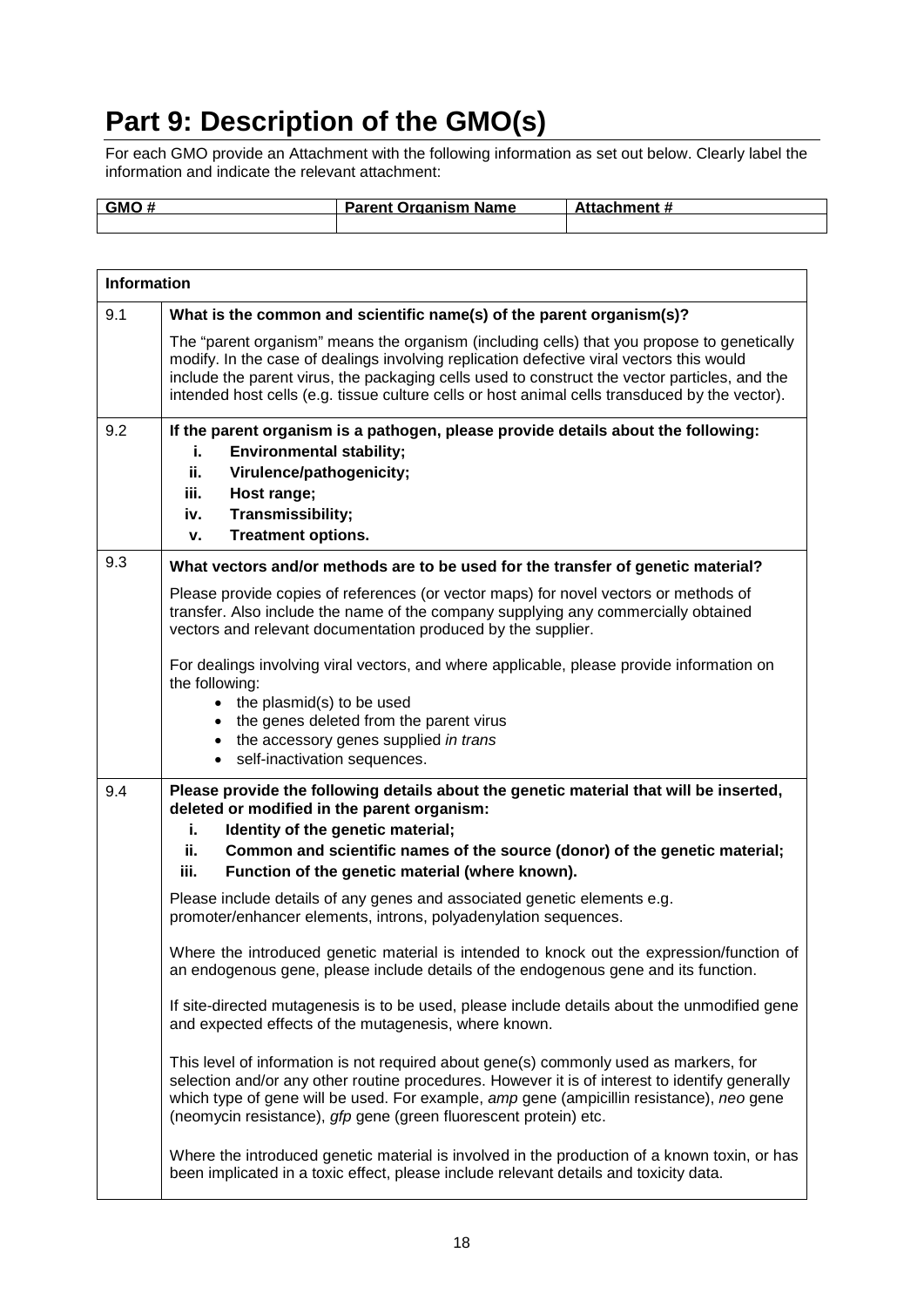| 9.5  | Where the source (donor) of the genetic material is capable of causing disease in<br>humans, animals, plants or fungi, please provide the following details on the role the<br>genetic material plays in the donor's:                                             |  |
|------|-------------------------------------------------------------------------------------------------------------------------------------------------------------------------------------------------------------------------------------------------------------------|--|
|      | i.<br><b>Environmental stability;</b>                                                                                                                                                                                                                             |  |
|      | ii.<br>Virulence/pathogenicity;                                                                                                                                                                                                                                   |  |
|      | iii.<br>Host range;                                                                                                                                                                                                                                               |  |
|      | Transmissibility;<br>iv.                                                                                                                                                                                                                                          |  |
|      | <b>Treatment options.</b><br>ν.                                                                                                                                                                                                                                   |  |
| 9.6  | Details of the effect of the genetic modification upon the parent organism:                                                                                                                                                                                       |  |
|      | Please include the resultant modified trait(s) and also the expected effects upon the<br>phenotype of the parent organism.                                                                                                                                        |  |
|      | Where the parent organism is a pathogen, please also address the known or potential<br>effects of the genetic modification upon the traits listed in 9.2 and 9.5 ( $i - v$ ).                                                                                     |  |
| 9.7  | What organisms, tissues or cells are to be used in association with the GMO(s)?                                                                                                                                                                                   |  |
|      | Examples include tissue culture cells, animal species (including insects), plant species, and<br>human beings.                                                                                                                                                    |  |
|      | Note that if animals, plants or people are involved in these dealings; please complete Part<br>11, Part 12 or Part 13, respectively.                                                                                                                              |  |
| 9.8  | If the GMO is being used to generate a thing that is not a GMO, what is the GM<br>product and how is it proposed to be used?                                                                                                                                      |  |
|      | Examples of GM products include: human and veterinary therapeutics, industrial chemicals<br>and stockfeed.                                                                                                                                                        |  |
| 9.9  | How do you propose to dispose of/destroy the GMO?                                                                                                                                                                                                                 |  |
|      | Please include proposed decontamination/disposal methods for any equipment or waste<br>contaminated with the GMO.                                                                                                                                                 |  |
| 9.10 | Is there any further information that you are aware of regarding the nature of the<br>GMO(s)?                                                                                                                                                                     |  |
|      | Information that you provide here will help to reduce the level of the uncertainty in the risk<br>assessment.                                                                                                                                                     |  |
|      | Examples of additional information:<br>The site within the parent organism's genome where the genetic modification has<br>taken place; or<br>The identity of any genes known to have been disrupted due to the insertion of the<br>$\bullet$<br>genetic material. |  |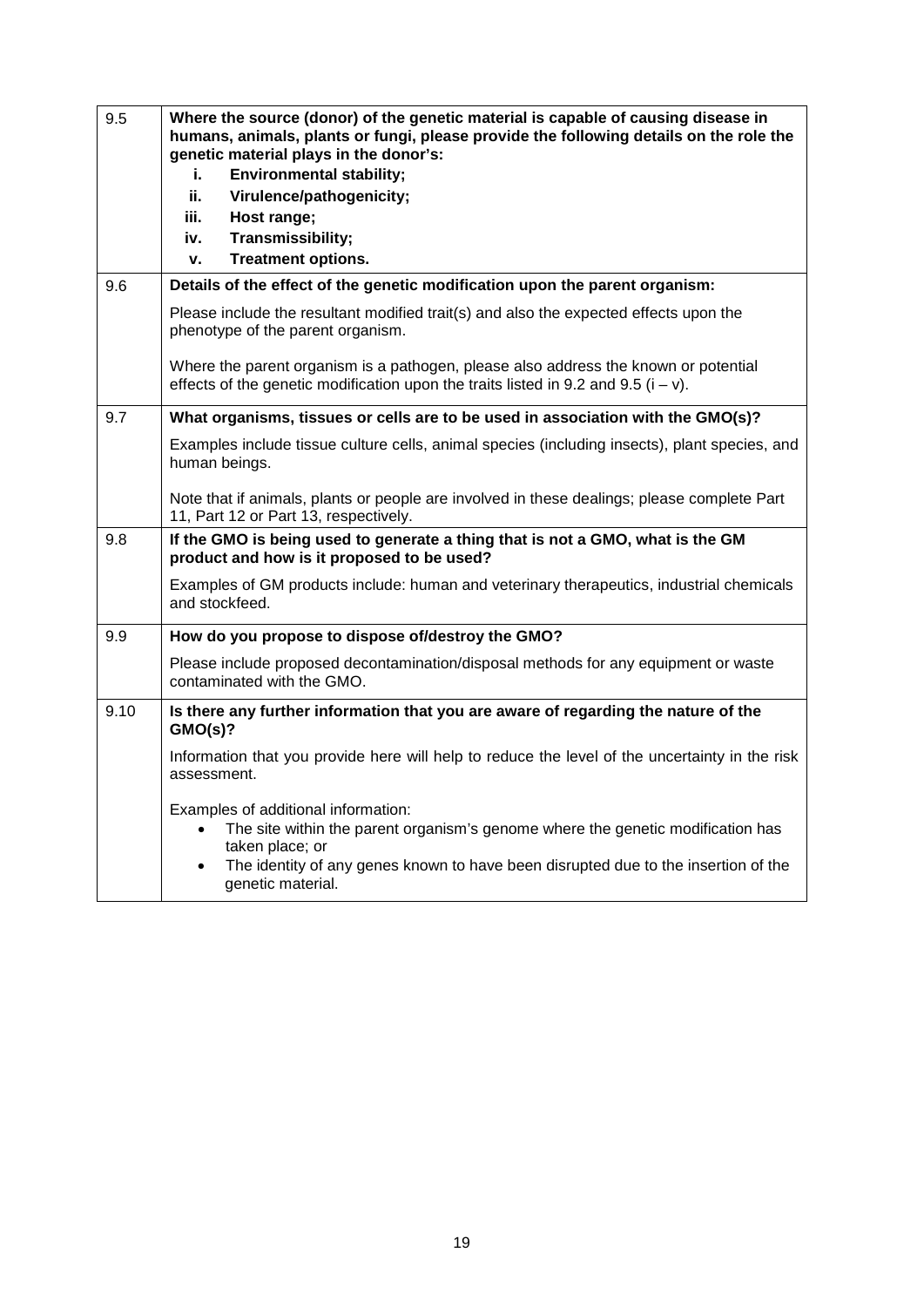# <span id="page-19-0"></span>**Part 10: Additional information if the volume of a single GMO culture exceeds 25 litres**

Will any of the proposed dealing(s) involve cultures of GMO(s) in excess of 25 litres?

Yes No

Please provide the information for each GMO where the volume exceeds 25 litres.

| <b>Information</b> |                                                                                                                                                                              | <b>Attachment</b> |
|--------------------|------------------------------------------------------------------------------------------------------------------------------------------------------------------------------|-------------------|
| 10.1               | What are the main product(s) to be isolated?                                                                                                                                 |                   |
| 10.2               | Please describe the production process, including the following<br>details:                                                                                                  |                   |
|                    | The fermentation mode (if applicable);<br>i.,                                                                                                                                |                   |
|                    | The expected volume of GMOs and frequency<br>ii.<br>оf<br>production;                                                                                                        |                   |
|                    | Any post-fermentation processing, including the expected<br>iii.<br>viability of the GMO at each stage                                                                       |                   |
| 10.3               | Will the genetic stability of the GMO be checked? If yes, how will<br>this be done and at what frequency?                                                                    |                   |
|                    | This relates to monitoring strategies to detect possible mutations,<br>recombinations or other unforeseen effects.                                                           |                   |
| 10.4               | Is the facility to be used a certified large-scale facility?                                                                                                                 |                   |
|                    | If not, please provide justification for the proposed containment level and<br>type, including details on:<br>Design of the facility;<br>İ.<br>Containment equipment;<br>ii. |                   |
|                    | Proposed decontamination procedures for large scale volumes;<br>iii.                                                                                                         |                   |
|                    | Training procedures;<br>iv.<br>Emergency procedures.<br>V.                                                                                                                   |                   |
| 10.5               | What precautions will be taken to prevent any unintended dispersal<br>of the GMO?                                                                                            |                   |
| 10.6               | What methods will be used for decontamination/disposal of the<br>GMO?                                                                                                        |                   |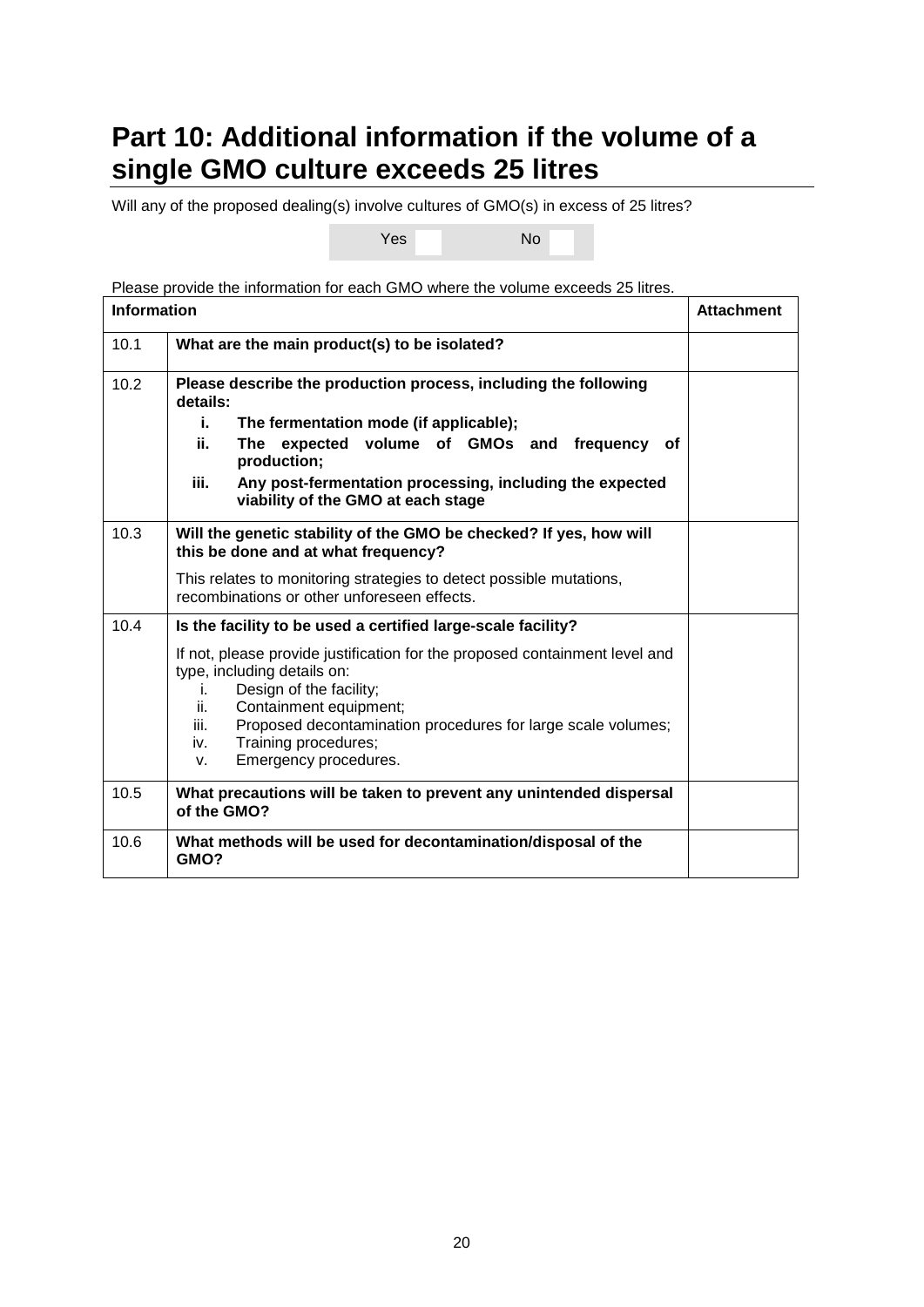### <span id="page-20-0"></span>**Part 11: Additional information for a GMO that is a whole plant or is to be used in conjunction with a whole plant**

Will any of the proposed dealing(s) involve a GMO that is a whole plant or is to be used in conjunction with a whole plant?

Yes No

|      | <b>Information</b>                                                                                                                                                                                      |  |
|------|---------------------------------------------------------------------------------------------------------------------------------------------------------------------------------------------------------|--|
| 11.1 | If the parent organism is a plant please address the following<br>questions:                                                                                                                            |  |
|      | Is the parent organism a weed or closely related to plants that<br>i.<br>are weeds? If yes, please provide details on the weediness of<br>the plants/relatives;                                         |  |
|      | ii.<br>Does the plant produce any known toxins or allergenic<br>products? If yes, please provide details, including the known<br>or potential effects of the genetic modification on these<br>products; |  |
|      | iii.<br>Are related plant species present in the area immediately<br>surrounding the location for the proposed dealing?                                                                                 |  |
|      | What stage of development will the plants be grown to?<br>iv.                                                                                                                                           |  |
|      | What measures are proposed to prevent the dissemination of<br>v.<br>plant propagative material?                                                                                                         |  |
| 11.2 | What methods will be used for decontamination of GMOs?                                                                                                                                                  |  |
| 11.3 | What methods will be used for the disposal of any material used in<br>conjunction with the GMOs?                                                                                                        |  |
|      | This includes any plants, plant propagative material, liquid effluent or plant<br>growth medium used.                                                                                                   |  |
| 11.4 | Is the facility to be used a certified plant facility?                                                                                                                                                  |  |
|      | If not, please provide justification for the proposed containment level and<br>type, including details on:<br>Design of the facility;<br>i.<br>ii.<br>Containment equipment.                            |  |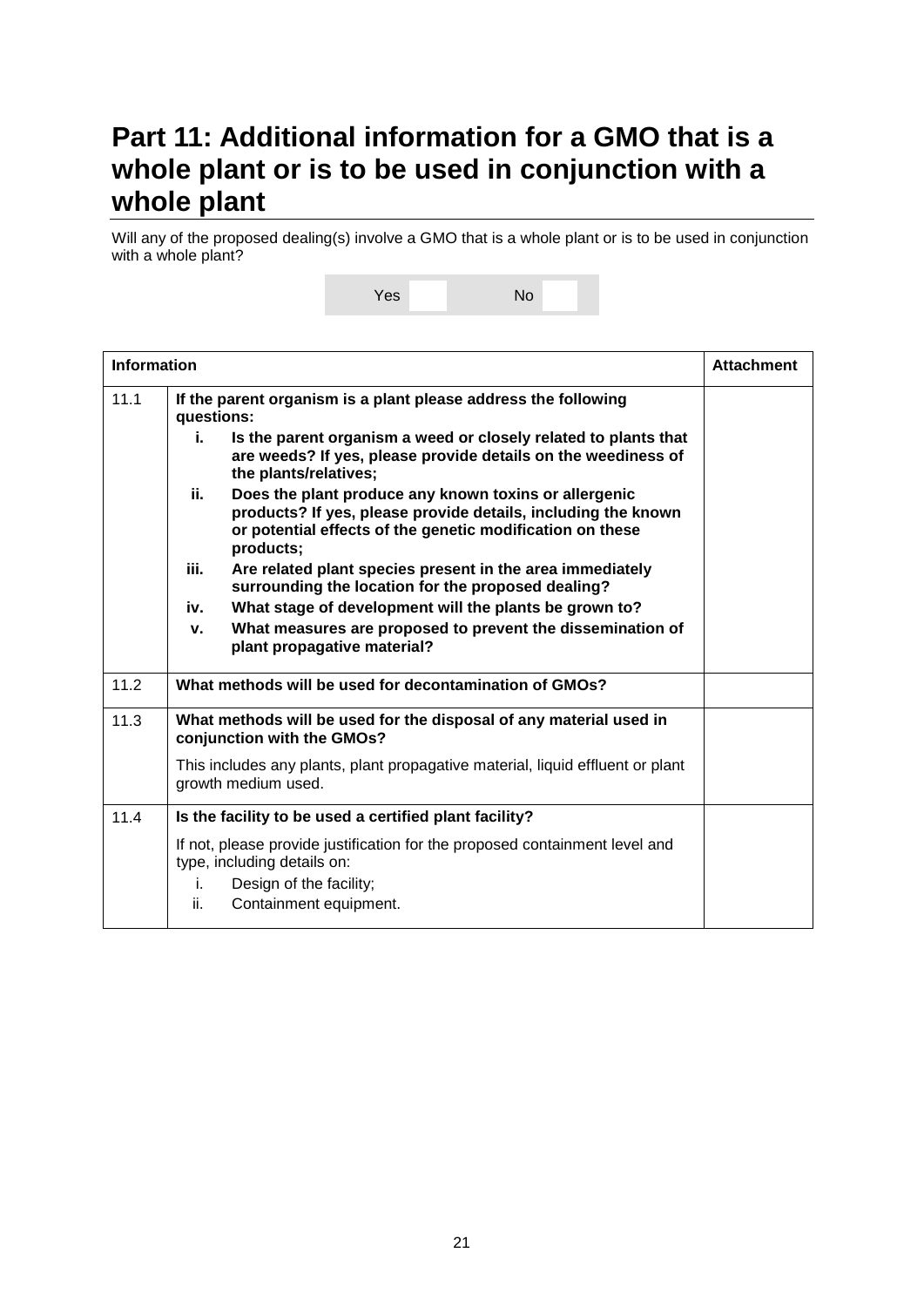### <span id="page-21-0"></span>**Part 12: Additional information for a GMO that is an animal or is to be used in conjunction with an animal**

Will any of the proposed dealing(s) involve a GMO that is an animal or is to be used in conjunction with an animal?

Yes No

|      | <b>Information</b>                                                                                                                                                                                                         |  |
|------|----------------------------------------------------------------------------------------------------------------------------------------------------------------------------------------------------------------------------|--|
| 12.1 | What is the number of genetically modified animals and/or the<br>number of other animals to be used?                                                                                                                       |  |
|      | Include numbers of animals per proposed experiment.                                                                                                                                                                        |  |
| 12.2 | How will the animals be identified?                                                                                                                                                                                        |  |
|      | Examples include the use of labels on cages or, for larger animals,<br>branding or tattooing.                                                                                                                              |  |
| 12.3 | If a GMO is to be administered to an animal, please address the<br>following questions:                                                                                                                                    |  |
|      | i.<br>Please describe the administration process, including:                                                                                                                                                               |  |
|      | a. How will the animals be restrained?                                                                                                                                                                                     |  |
|      | b. Will any sharp instruments be used?                                                                                                                                                                                     |  |
|      | c. If there is the potential for aerosol generation, how will<br>the aerosols be contained?                                                                                                                                |  |
|      | ii.<br>Will the GMO be secreted or excreted from the animal? If yes,<br>please provide details, including the proposed method for<br>containment of the animals and GMO (including any<br>aerosols);                       |  |
|      | iii.<br>What personal protective equipment will be used?                                                                                                                                                                   |  |
| 12.4 | What are the proposed methods for decontamination and disposal of<br>the GMO, animals used in conjunction with the GMO, and waste<br>containing the GMO?                                                                   |  |
|      | Please include strategies for preventing the release of the GMO into the<br>environment and the effectiveness of these strategies. Also indicate which<br>decontamination methods or agents are effective against the GMO. |  |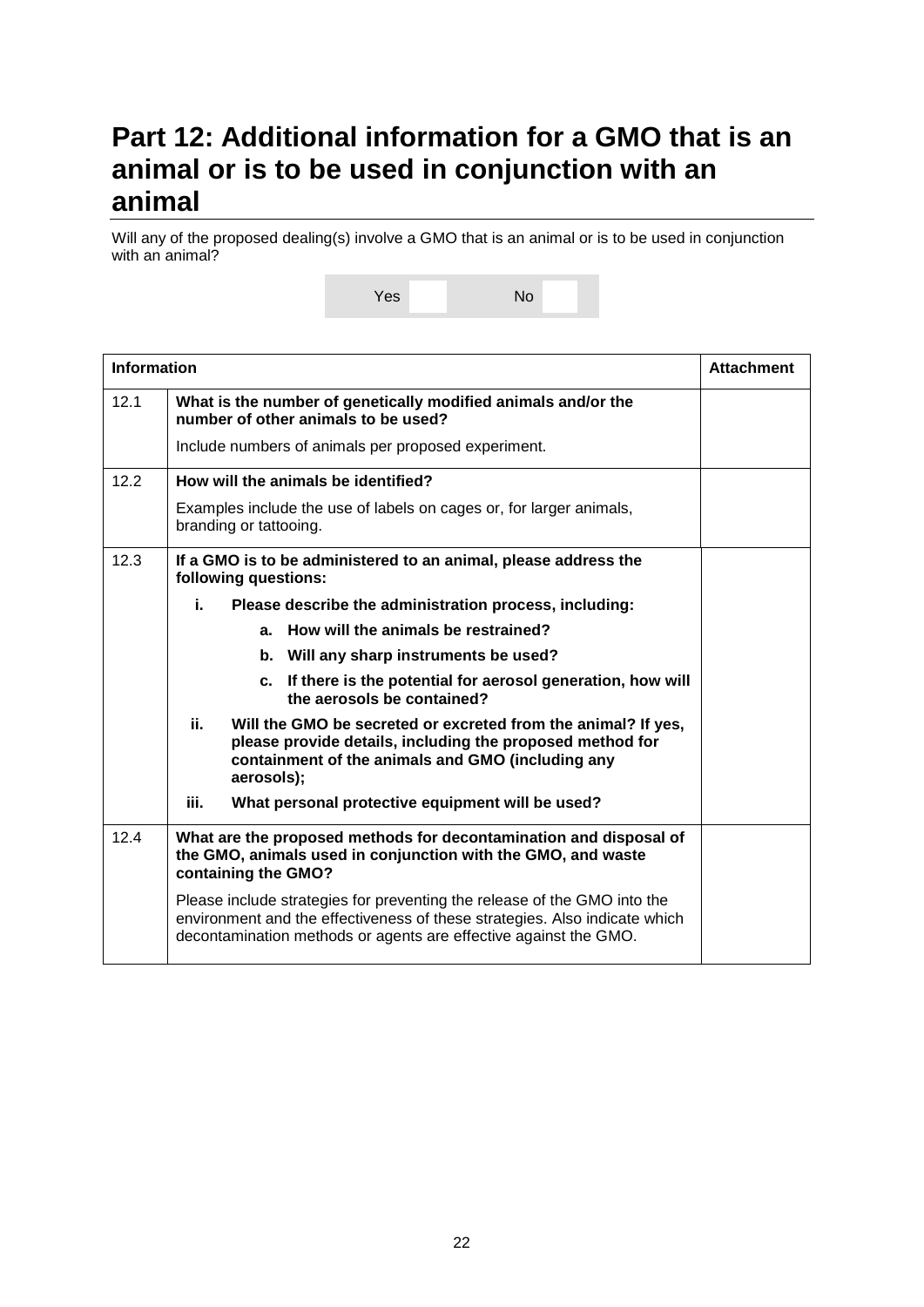# <span id="page-22-0"></span>**Part 13: Additional information for a GMO that is for use in human clinical trials**

Will any of the proposed dealing(s) involve the introduction of GMOs into human beings?\*

Yes No

\*If yes, please contact the OGTR prior to submission to discuss the data requirements.

| <b>Information</b> |                                                                                                                                                                                                                                                                                                                                                                                                                                                                                                                                                                                                                                                                                                                                                                                                                                                                              | <b>Attachment</b> |
|--------------------|------------------------------------------------------------------------------------------------------------------------------------------------------------------------------------------------------------------------------------------------------------------------------------------------------------------------------------------------------------------------------------------------------------------------------------------------------------------------------------------------------------------------------------------------------------------------------------------------------------------------------------------------------------------------------------------------------------------------------------------------------------------------------------------------------------------------------------------------------------------------------|-------------------|
| 13.1               | What is the purpose of the clinical trial?<br>Please include details on the medical condition that is being<br>treated/investigated. If available, please provide information on any<br>related clinical trials, including those conducted in other countries.                                                                                                                                                                                                                                                                                                                                                                                                                                                                                                                                                                                                               |                   |
| 13.2               | If the GMO is derived from a microorganism, what is the host range<br>of the parent organism(s) from which the GMO is constructed?<br>Please include information relating to any replication defective viral<br>vectors to be used.                                                                                                                                                                                                                                                                                                                                                                                                                                                                                                                                                                                                                                          |                   |
| 13.3               | Please outline the trial protocol:<br>A copy of the investigator's brochure or clinical protocol should be<br>included with this application (where available).                                                                                                                                                                                                                                                                                                                                                                                                                                                                                                                                                                                                                                                                                                              |                   |
| 13.4               | What is the potential for the genetic material of the GMO to become<br>incorporated (in whole or in part) into the genome of any cells of a<br>treated person?<br>Please include any replication defective viral vectors in this answer.                                                                                                                                                                                                                                                                                                                                                                                                                                                                                                                                                                                                                                     |                   |
| 13.5               | Will the GMO multiply in the treated person?<br>Please include supporting details as to why the GMO will/will not multiply<br>in the treated person.                                                                                                                                                                                                                                                                                                                                                                                                                                                                                                                                                                                                                                                                                                                         |                   |
| 13.6               | What is the potential for the GMO to be disseminated into the<br>environment through human excretions and wastes during or after<br>the trial?<br>Include, but do not limit to, information on:<br>The duration of shedding;<br>$\bullet$<br>The potential for dissemination through close personal contact,<br>$\bullet$<br>or to the general population;<br>Measures intended to be taken to minimise the potential for<br>$\bullet$<br>dissemination;<br>The viability of the GMO in the environment, including its<br>$\bullet$<br>susceptibility to environmental factors;<br>The potential for the GMO to cross the placenta of a pregnant<br>person;<br>The potential for the GMO to be spread through sexual contact;<br>The potential for the GMO to spread to other species; and<br>If the potential exists, the likely mechanism and frequency of<br>such spread. |                   |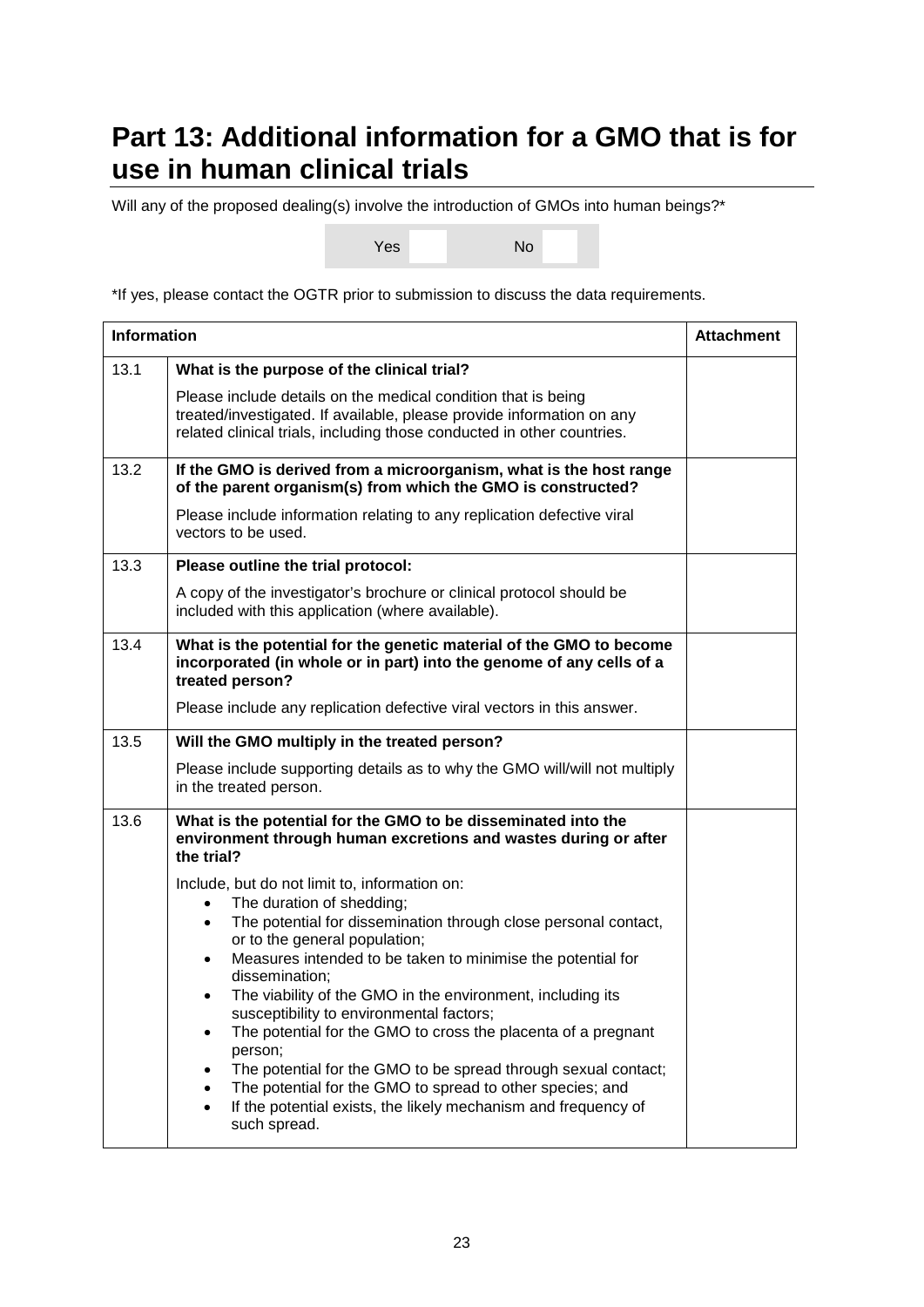| 13.7  | What are the expected effects from exposure to the GMO?                                                                                                                                                                                                                                       |  |
|-------|-----------------------------------------------------------------------------------------------------------------------------------------------------------------------------------------------------------------------------------------------------------------------------------------------|--|
|       | This includes the effects on people, and other species.                                                                                                                                                                                                                                       |  |
| 13.8  | If the GMO is a defective virus:                                                                                                                                                                                                                                                              |  |
|       | What is its potential for re-acquiring the ability to replicate<br>i.<br>(by complementation or recombination with host viruses)?                                                                                                                                                             |  |
|       | ii.<br>Will the GMO be tested for replication competence? If yes,<br>please provide details.                                                                                                                                                                                                  |  |
| 13.9  | Will any of the dealings be conducted in certified facilities? If not,<br>please detail the key characteristics of the places where the<br>dealings will be carried out (eg doctor's surgeries, clinics, hospital<br>rooms etc) and the role of such places in the containment of the<br>GMO. |  |
| 13.10 | What are the proposed methods for decontamination and disposal<br>of the GMO (including waste containing the GMO)?                                                                                                                                                                            |  |
|       | Please include strategies for preventing the release of the GMO into the<br>environment and the effectiveness of these strategies. Also indicate<br>which decontamination methods or agents are effective against the<br>GMO.                                                                 |  |
| 13.11 | Has approval for the proposed dealings been sought from a Human<br>Research Ethics Committee (HREC) and, where applicable, the<br><b>Therapeutic Goods Administration (TGA)?</b>                                                                                                              |  |
|       | If yes, please provide the name of the HREC and, if approved, the<br>date(s) of approval by the HREC and TGA.                                                                                                                                                                                 |  |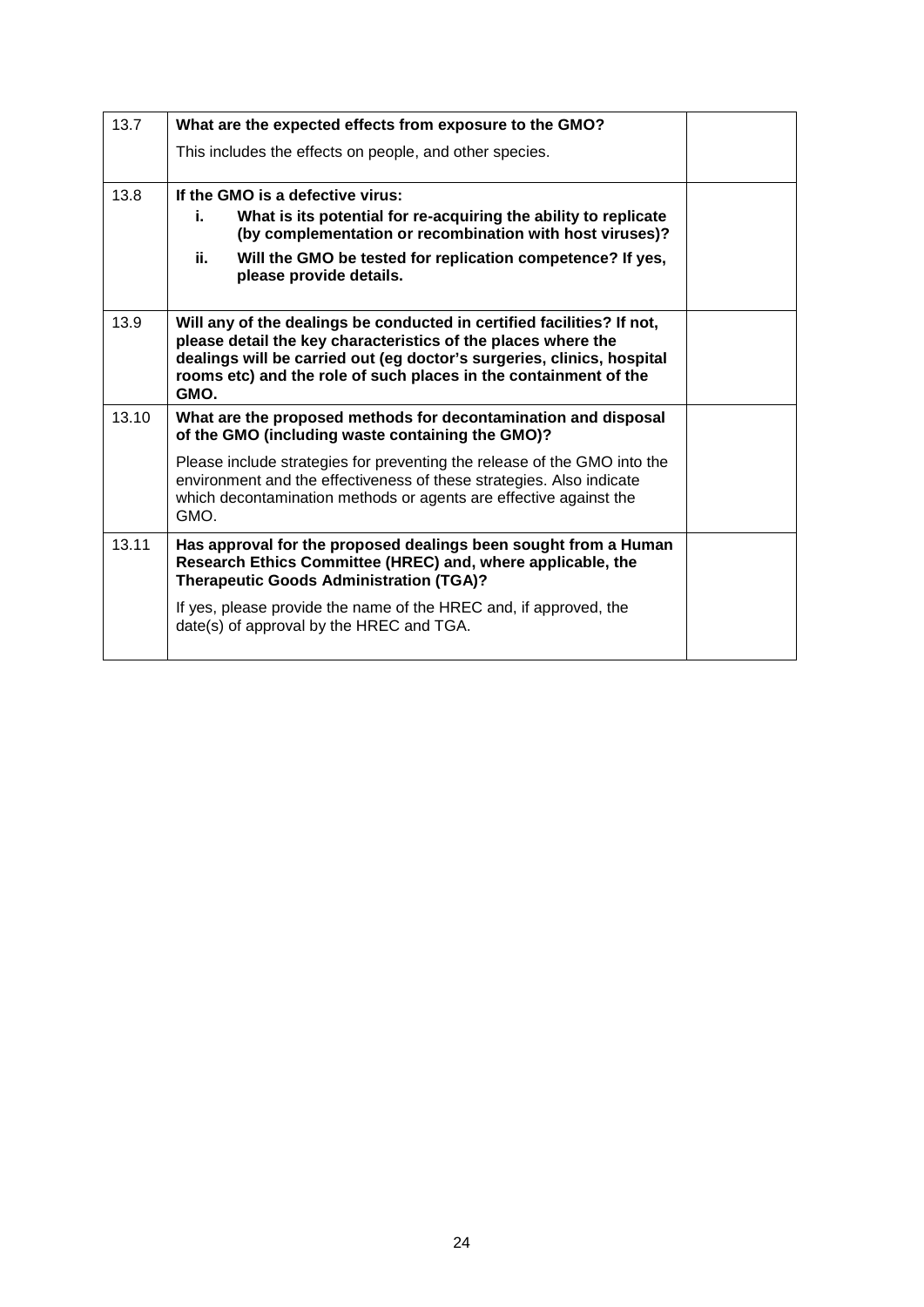# <span id="page-24-0"></span>**Part 14: Risk assessment and risk management**

|      | <b>Information</b>                                                                                                                                                                                                                                                                                                                                                                                                                           |  |
|------|----------------------------------------------------------------------------------------------------------------------------------------------------------------------------------------------------------------------------------------------------------------------------------------------------------------------------------------------------------------------------------------------------------------------------------------------|--|
| 14.1 | How could people undertaking the dealings be harmed as a result of<br>the proposed genetic modification(s)? Discuss the seriousness and<br>likelihood of the potential harm.                                                                                                                                                                                                                                                                 |  |
|      | If appropriate, include comparisons to the unmodified organism.                                                                                                                                                                                                                                                                                                                                                                              |  |
|      | For viruses and viral vectors, include, but do not limit to, information on:<br>The replicative ability of the virus/viral vector. If it is replication<br>i.<br>deficient, what are the modifications responsible for this?<br>The replication properties in different cells and organisms.<br>ii.<br>iii.<br>Infection capability irrespective of its ability to replicate.<br>Information about complementation and recombination.<br>iv. |  |
| 14.2 | In relation to health and safety, how could people be harmed from an<br>unintentional release of the GMO(s) into the environment? Discuss<br>the seriousness and likelihood of the potential harm.                                                                                                                                                                                                                                           |  |
|      | This relates to the general population exposed to a GMO that is<br>unintentionally released from containment. If appropriate, include<br>comparisons to the unmodified organism. For viruses and viral vectors,<br>please also consider the information required in 14.1 above.                                                                                                                                                              |  |
| 14.3 | How could the environment be harmed from an unintentional release<br>of the GMO(s) into the environment? Discuss the seriousness and<br>likelihood of the potential harm.                                                                                                                                                                                                                                                                    |  |
|      | This relates to the environmental impact of an unintentional release of a<br>GMO from containment. If appropriate, include comparisons to the<br>unmodified organism.                                                                                                                                                                                                                                                                        |  |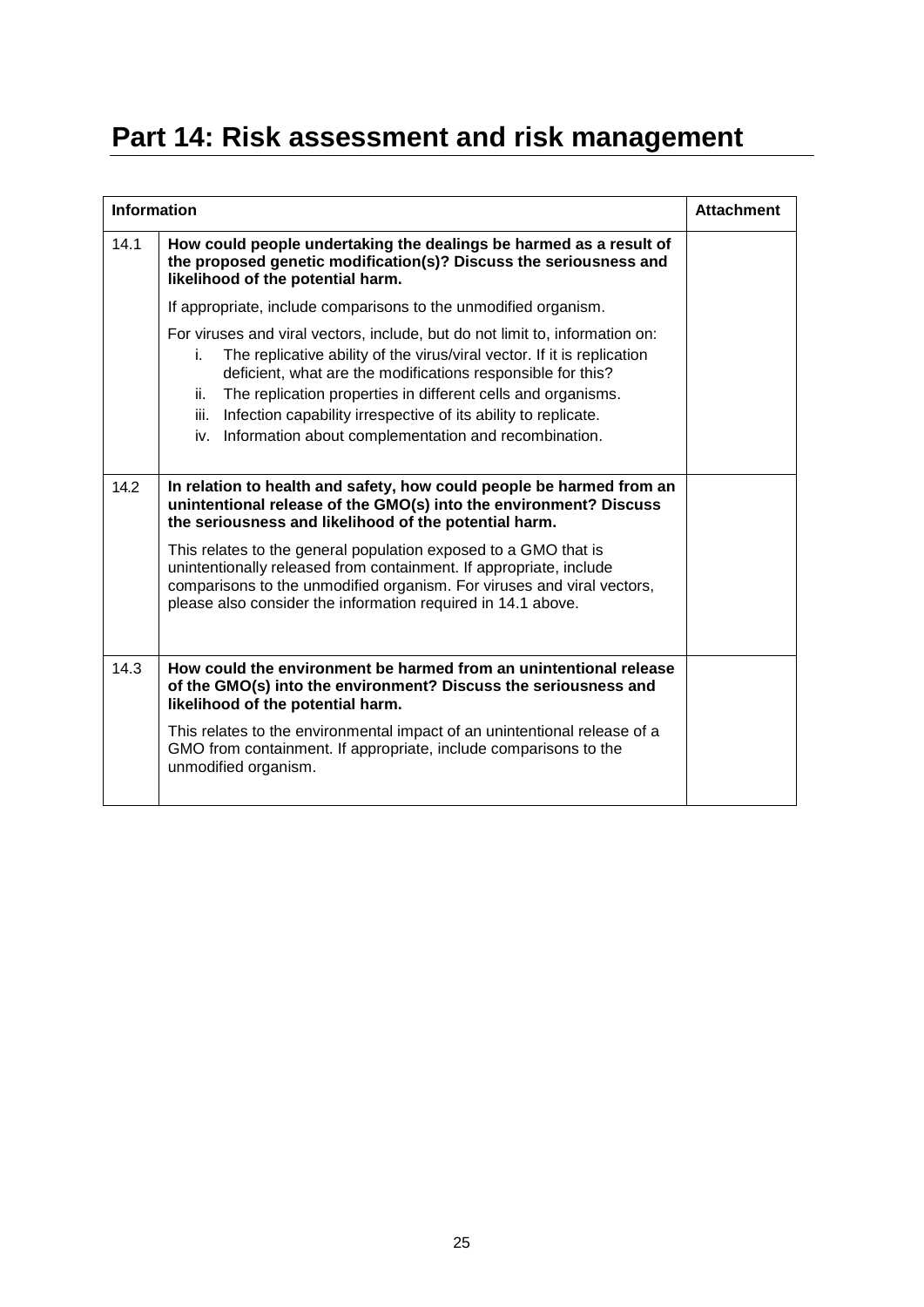| 14.4 | Do you propose to transport the GMO(s)? If so:                                                                                                                                                                                                                                                                                                                                                                                                                              |  |
|------|-----------------------------------------------------------------------------------------------------------------------------------------------------------------------------------------------------------------------------------------------------------------------------------------------------------------------------------------------------------------------------------------------------------------------------------------------------------------------------|--|
|      | What is the purpose of the transport (e.g. between certified<br>i.<br>facilities, or for import, supply, storage or disposal)?                                                                                                                                                                                                                                                                                                                                              |  |
|      | How do you propose to contain the GMO(s) during transport?<br>ii.                                                                                                                                                                                                                                                                                                                                                                                                           |  |
|      | How does the proposed transport impact on potential risks to<br>iii.<br>people and the environment?                                                                                                                                                                                                                                                                                                                                                                         |  |
|      | Note that 'transport of a GMO' is a dealing under the Gene Technology<br>Act 2000. Contractors involved in transport of GMOs may be considered<br>persons covered by a licence.                                                                                                                                                                                                                                                                                             |  |
|      | Please provide details of any third party contractors that may be involved<br>in transport of the GMOs, and the details of such transport.                                                                                                                                                                                                                                                                                                                                  |  |
|      | For example:<br>What GMOs will be transported by contractors, and to/from which<br>locations?<br>What are the risks associated with transport of the GMOs?<br>٠<br>What procedures would be used to inform contractors of:<br>$\bullet$<br>the conditions of any licence that may be issued?<br>$\circ$<br>the risks associated with transport of the GMOs?<br>$\circ$<br>How would the proposed contractors be assessed as suitable to<br>$\bullet$<br>transport the GMOs? |  |
|      | These details will facilitate an assessment of whether or not contractors<br>involved in transport of the GMOs would be considered persons covered<br>by a licence.                                                                                                                                                                                                                                                                                                         |  |
| 14.5 | How will the GMO(s) be disposed of?                                                                                                                                                                                                                                                                                                                                                                                                                                         |  |
|      | This includes arrangements for disposing of the carcasses of all animals<br>inoculated with GMO(s), as well as liquid and solid waste from the<br>dealings. If addressed previously please refer to the appropriate section.                                                                                                                                                                                                                                                |  |
|      | Note that 'disposal of a GMO' is a dealing under the Gene Technology Act<br>2000. Contractors involved in decontamination and/or disposal of GMOs<br>may be considered persons covered by a licence.                                                                                                                                                                                                                                                                        |  |
|      | Please provide details of any third party contractors that may be involved<br>in decontamination and/or disposal of the GMOs and the proposed<br>method(s) of such decontamination and/or disposal.                                                                                                                                                                                                                                                                         |  |
|      | For example:                                                                                                                                                                                                                                                                                                                                                                                                                                                                |  |
|      | Will the GMOs be decontaminated in a certified facility prior to<br>collection by waste contractors? If so, which staff will conduct the<br>decontamination, and where?<br>What are the risks associated with decontamination and/or<br>$\bullet$<br>disposal of the GMOs?<br>If viable GMOs are to be handled by waste contractors, what<br>$\bullet$                                                                                                                      |  |
|      | procedures would be used to inform those contractors of:<br>the conditions of any licence that may be issued?<br>$\circ$<br>the risks associated with the GMOs?<br>$\circ$<br>How would the proposed contractors be assessed as suitable to<br>perform decontamination and/or disposal of the GMOs?                                                                                                                                                                         |  |
|      | These details will facilitate an assessment of whether or not contractors<br>involved with decontamination and/or disposal of the GMOs would be<br>considered persons covered by a licence.                                                                                                                                                                                                                                                                                 |  |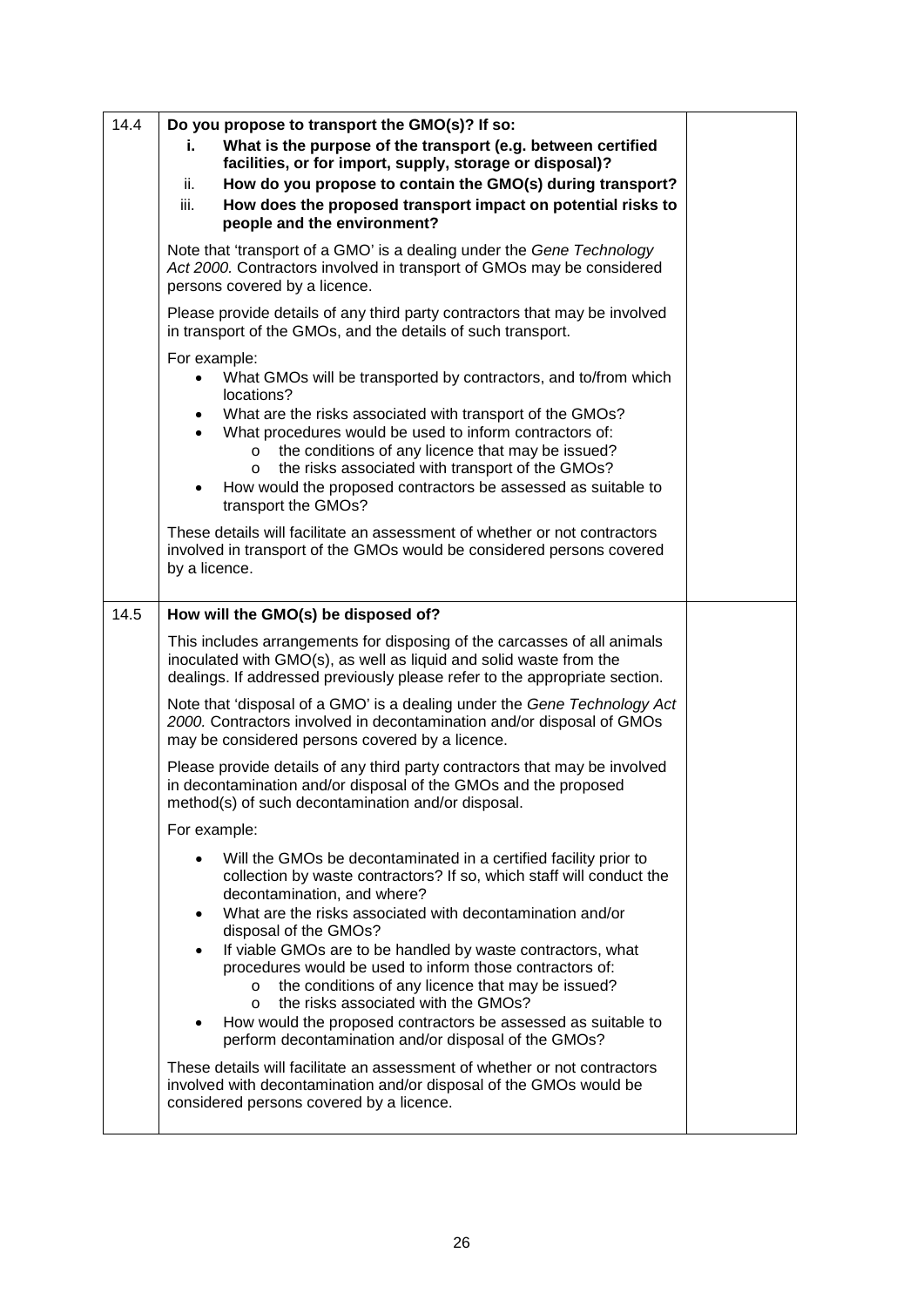| 14.6 | How do you propose to decontaminate equipment used during the<br>proposed dealings in order to render any GMO(s) nonviable?                                                                                                                                                                               |  |
|------|-----------------------------------------------------------------------------------------------------------------------------------------------------------------------------------------------------------------------------------------------------------------------------------------------------------|--|
|      | If addressed previously please refer to the appropriate section.                                                                                                                                                                                                                                          |  |
| 14.7 | What are the steps in your contingency plan in case of an<br>unintentional release of the GMO(s)?                                                                                                                                                                                                         |  |
|      | Please note that this question refers to the unintentional release of the<br>GMOs into the environment (for example, a spill outside a certified<br>facility).                                                                                                                                            |  |
|      | In general, the steps must cover how:<br>the unintentional release will be contained and people protected;<br>$\bullet$<br>the area and any people will be decontaminated;<br>$\bullet$<br>the contaminated material will be disposed of; and<br>$\bullet$<br>the incident will be reported.<br>$\bullet$ |  |
|      | Also include here contingency plans to deal with the escape of any<br>animals to be used during the proposed dealings.                                                                                                                                                                                    |  |
|      | Note that it is required in the Act that the Regulator must be notified if<br>there has been an unintentional release of the GMO from containment.                                                                                                                                                        |  |
| 14.8 | Are there any other actions and cautionary steps you will take to<br>minimise risks posed by the proposed dealing(s)?                                                                                                                                                                                     |  |
|      | These refer to precautions that are over and above those outlined in any<br>applicable certification guidelines.                                                                                                                                                                                          |  |
| 14.9 | What steps will you take to notify all persons covered by the licence<br>of the licence conditions?                                                                                                                                                                                                       |  |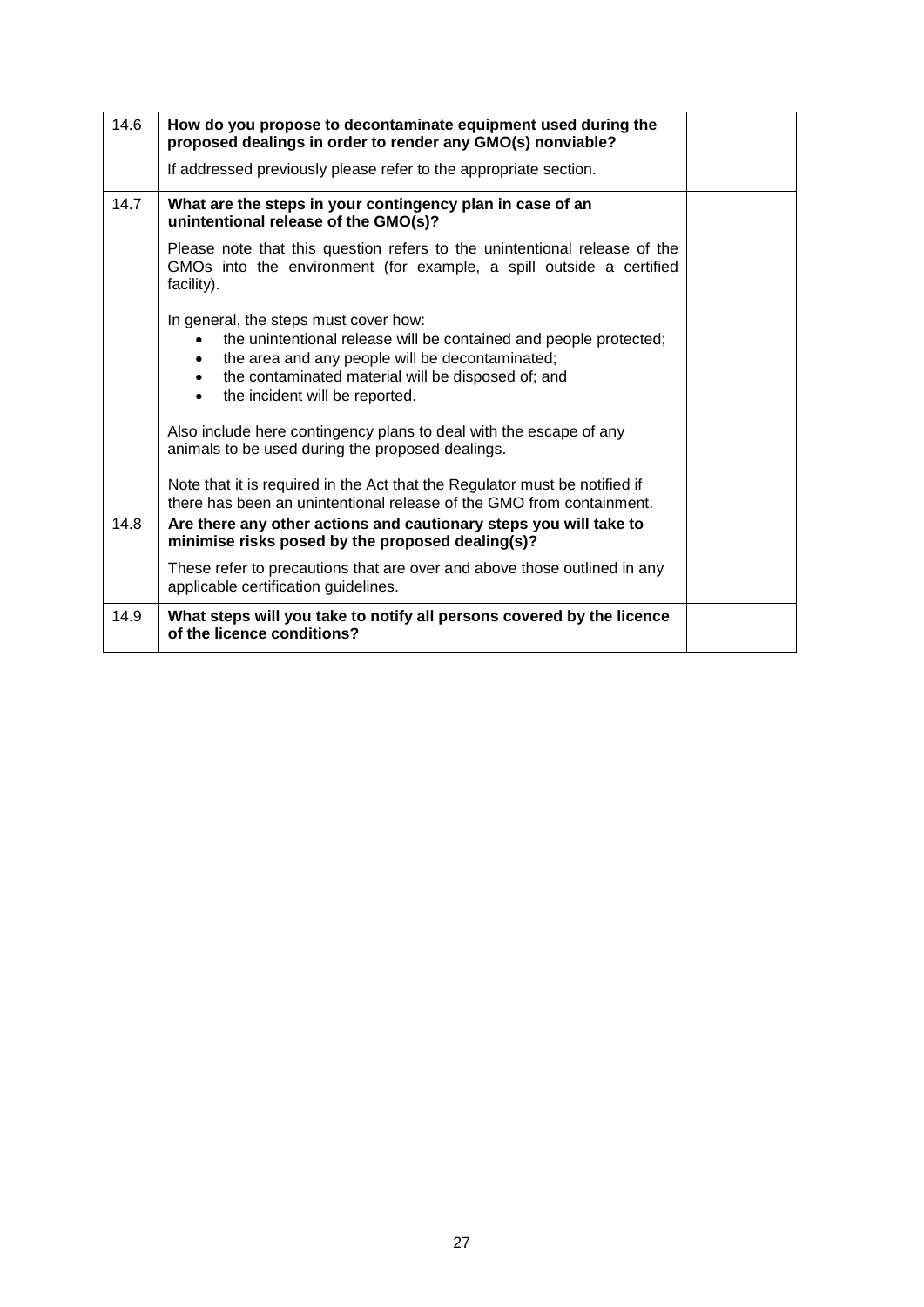# <span id="page-27-0"></span>**Part 15: Related authorisations or applications**

Please provide details of any previous or current authorisations related to this application. This may include licences or NLRDs. Please also include a copy of the IBC assessment of any related NLRDs.

| Reference<br>number | <b>Title of project</b> | Date of application | <b>Project supervisor</b> |
|---------------------|-------------------------|---------------------|---------------------------|
|                     |                         |                     |                           |
|                     |                         |                     |                           |
|                     |                         |                     |                           |
|                     |                         |                     |                           |
|                     |                         |                     |                           |
|                     |                         |                     |                           |
|                     |                         |                     |                           |
|                     |                         |                     |                           |